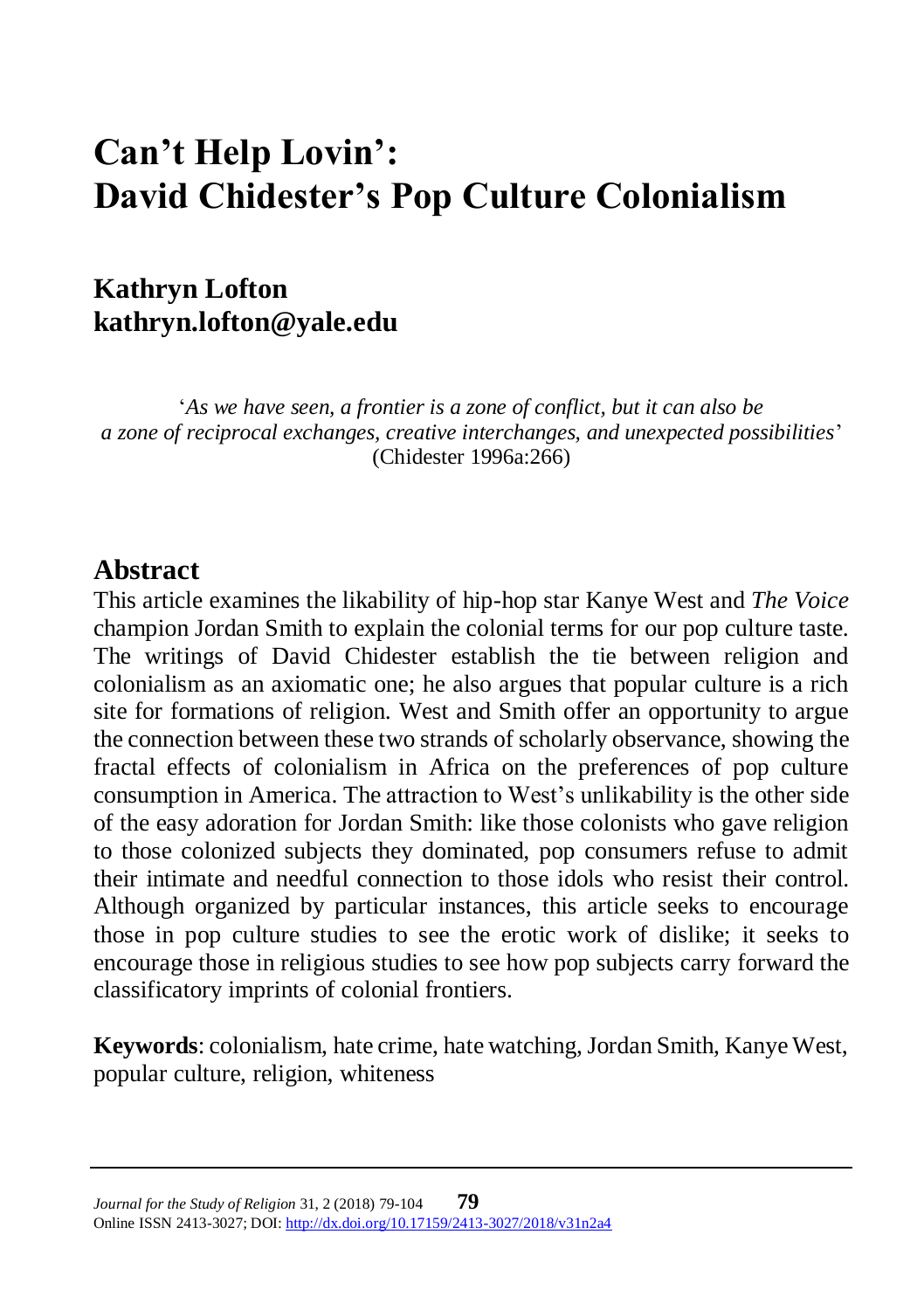### **Introduction**

-

David Chidester established the study of religion as inextricably linked to the history of colonialism. One cannot think of 'religion' without also thinking about those who defined it on settler frontiers. For Chidester, religion is a category that does not belong solely to the academy, but it is 'constantly at stake in the interchanges of cultural discourses and practices' (Chidester  $1996a:745$ <sup>1</sup>. Academic thinkers have a part to play in these interchanges, but they are not alone, and their work is inconceivable without colonial territories.

The majority of Chidester's bibliography focuses on the African frontier. Yet his 1996 article evinces a secondary strand of interest in American popular culture and its peculiar relationship to religion. He has never written at length about how he understands the relationship between these two subjects. This article seeks to demonstrate the interrelation between colonialism in Africa and the pop culture in America. In tribute to Chidester's gift for weird examples, I will not do this in the most obvious or easy way by exploring representations of African culture in American culture<sup>2</sup>. Instead, I take a roundabout route, pursuing an odd comparison: An American winner of *The Voice*, Jordan Smith, and an American hip-hop artist, Kanye West.

This article aims to understand Kanye West through a critical assessment of the colonial apparatus from which he emerged and of which he is a constitutive component. Given his political presence since the 2016 election, for some readers it may be discomfiting to read an account of West that does not focus on diagnosing his mental illness or indicting his relationship to Donald Trump. Yet I have learned from the writings of David Chidester that our job as scholars is to think hard about the fractal consequences of colonialism. Included among those consequences is the present-day ways that race functions in popular culture. I do not offer an exhaustive consideration of the entirety of Kanye's career or the global phenomenon of *The Voice.* Rather,

<sup>1</sup> This is also published as chapter 2 of Chidester's book *Authentic fakes: Religion and American popular culture* (Chidester 2005).

<sup>2</sup> Such a study might look like *Black Africans in renaissance Europe* (Earle & Lowe 2005) or *Representing African Americans in transatlantic abolitionism and blackface minstrelsy* (Nowatzki 2010), and it might achieve the sort of conclusions found in *Representing African music* (Agawu 1992) or *Representing Africa in American art museums: A century of collecting and display* (Bickford & Clarke 2011).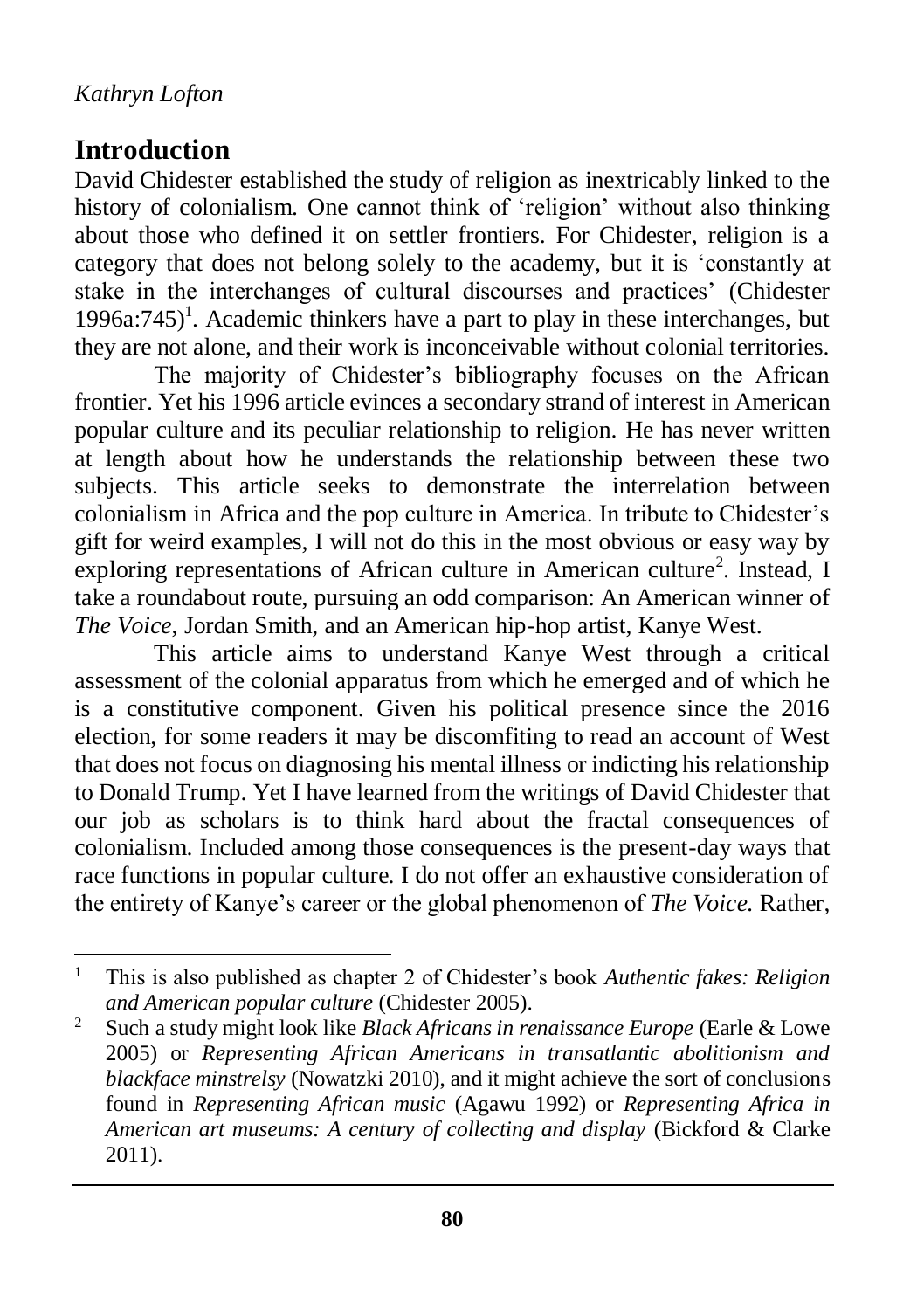through a comparison of two public pop figures, I want to underline how the particularly colonial inheritance of race determines our liking for pop things. This is intentionally written as a riff on that critical space which the jazzinfused writings of David Chidester inspire me to take. I seek to honor Chidester's work not only through the focus on continuing an arc of his thought, but also the modality of my comparative and ranging discussion.

Jordan Smith and Kanye West offer the opportunity to think about what makes a certain genre go global. *The Voice* is a television singing competition which has, since its origin in 2011, been adapted in 145 countries or regions. Hip-hop is a style of popular music dating from the 1970s and originating in black and Hispanic communities of the United States and now defining musical expression from Brazil to Beijing, from Senegal to Saudi Arabia. Hip-hop is rap with a musical backing: It is defined by the rhymes of its spitting artists and the production that situates their riffs in a specific sonic shape. Reality TV singing competitions rarely include rap and tend to default in simple backdrop music to accompany the karaoke-style cover choices of the competing contenders. Hip-hop artists get famous for what they say and how people cannot stop bobbing their head with them. Reality TV competitors get famous for singing the songs of others in a way that makes people vote for them over other hopefuls. In both genres there is a form that the culture can occupy so that the global becomes immediately local: There is an *La Voz Mexico* and *The Voice Thailand*, Japanese hip-hop and Nigerian hip-hop.

Whether in Moscow or Mexico City, these forms of music become successful when people attach their liking to the artists. The audience needs to vote for a reality  $T\overline{V}$  contestant and needs to buy the albums of the hip-hop star; they need to like what they hear. It is the nature of that liking that interests me, and the relationship between versions of like and the histories of colonialism that give rise to the genre. 'America's most original contributions to popular music – jazz, blues, rock, rap, and hip-hop – originated in Africa', David Chidester (2005:150) explains. He then works hard to dispel the persistent notion that there is a genealogy of popular American music in which its rhythms offer a porthole to African religion. Instead, he demonstrates that the history of popular American music is not a history of African cultural origins and African American cultural survivals; he rather shows that throughout the  $20<sup>th</sup>$  century there were ongoing exchanges between Africa and America that produced different forms of intercultural subjectivity and collectivity within religion and popular culture. Even when no actual exchange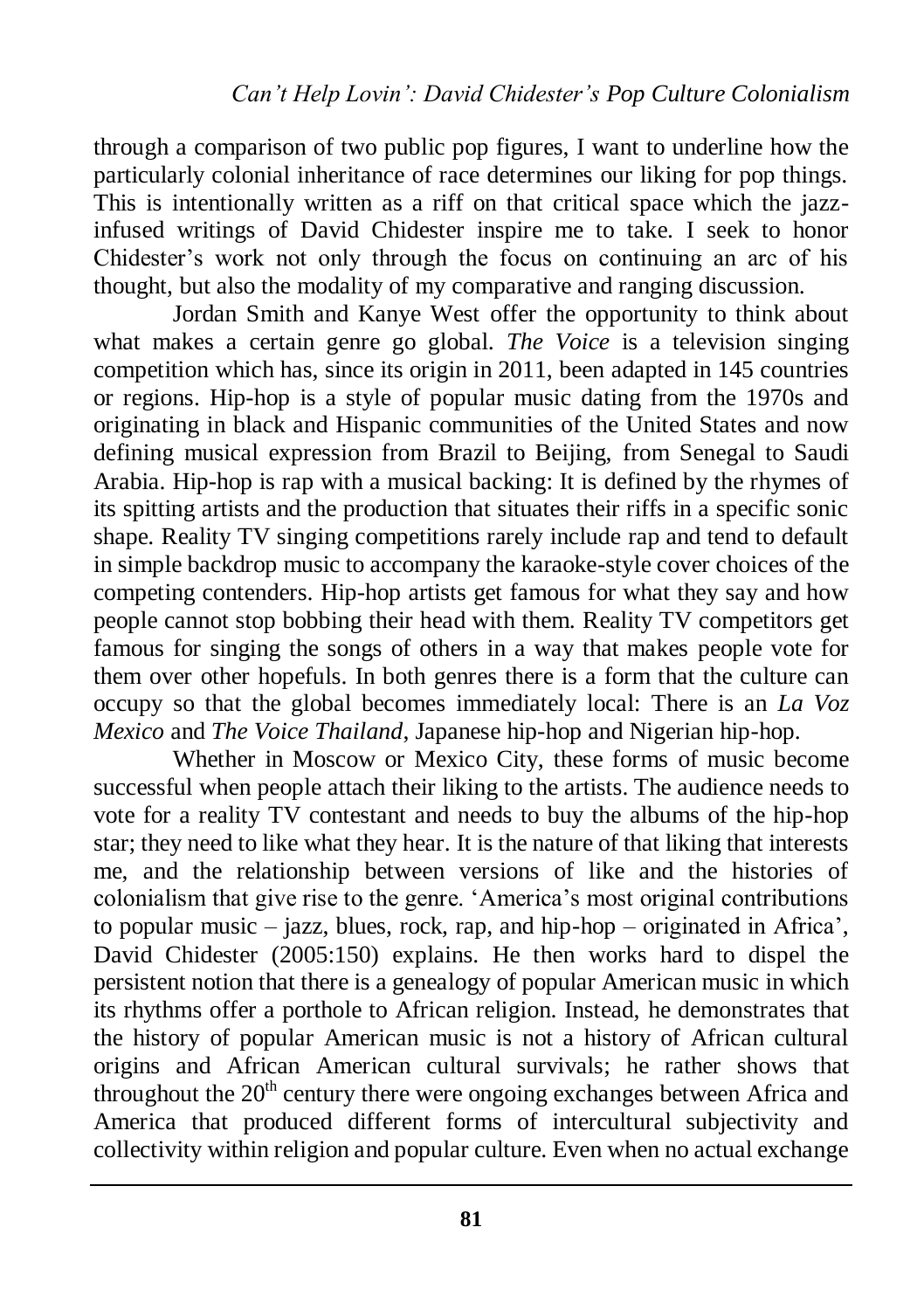of a person or album between Africa and America took place, the memory of Africa defined much of the musical choices of innovating musicians (Chidester 2005:170).

Using Chidester's work, I want to assert that the intimately interpretive and comparative dynamic of colonial Africa is a conceptual backdrop to American popular culture. This is not a neatly joyful commemoration. Popular culture is not only about affirming something through one's happy liking of it; it is also about liking the bad feelings something elicits from a person and *liking feeling those bad feelings*. Discomfort with and dislike of other people organize settler frontiers. It is also critical to the popularity of the cultures that descend from those same intercultural frontiers of exchange. This is how the history of colonialism feeds, connects to, and comprises the present-day affective structure of pop consumption: People define who they are not only by what they love, but also by what they do not love. To understand the present-day pop cultural, one needs to know the features of the pop culture colonialism that David Chidester has spent a career describing and defining. I conjure this neologism 'pop culture colonialism' to summarize how Chidester conceives of the role of culture in the insistence of empire.

## **Pop culture colonialism**

In regular academic application, colonialism tends to refer to the extension of one nation's sovereignty over a territory beyond its borders. Colonizing nations often seek total control over the resources of that territory. This control is established through settler colonies, including administrative offices, educational institutions, and missionary operations. If colonialism is the direct intervention of a nation upon countries not in its established borders, imperialism refers to the more indirect routes of control, such as the forms of linguistic, religious, and social coercion that emerge from administrative offices, educational institutions, and missionary operations. Imperialism is the authority of influence and market pervasion; colonialism is the authority of overt political, military, and institutional control. Although often the result of economic need, colonialism is almost always publicly justified through an ideology of paternalistic superiority in which the colonizer is convinced that they have something to offer the colonized. This 'something' is usually the full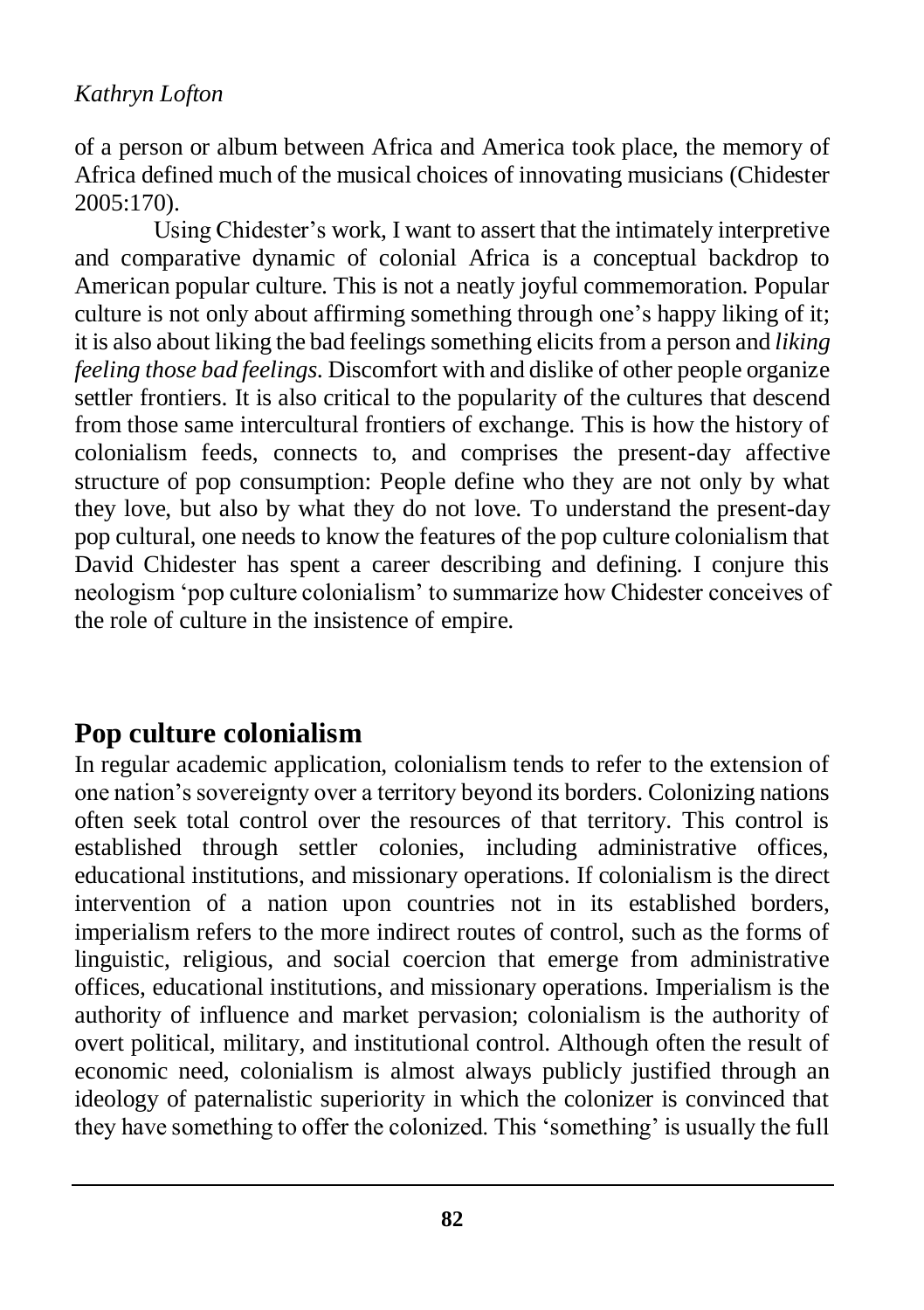imperial package of better societies, better markets, better schools, and better gods.

David Chidester enters this definitional frame. He does two things to this account: First, he amplifies the role of the colonized to observe how they function in dialogue with the colonizer; and second, he observes how the concept of religion is a definitional to the gradual hermeneutic process by which domination transpires. 'As we review the history of the study of *religion*', Chidester (2014:312) explains, 'it is necessary but not sufficient to assert that the general idea of religion is a constructed category and that all kinds if ideas about specific *religions* have been invented' (emphasis added). In the case of occupied Africa, several different ideas about religions were invented, and – as he repeatedly demonstrates – this invention was never a onesided proposition. Colonized subjects were always finding ways to squeeze between the cracks of dominating systems in order to twist the disciplining particulars and claim forms of authority. Describing this dialectic is a consistent subject within every work by Chidester: He wants his readers to know that nobody in any place in human history ever said a simple 'yes' to the classification affixed over their name, their tribe, their community, or their culture. Individuals squirm beneath subjection and will not let themselves stay so conceived.

To summarize, Chidester sees on the colonial frontier a three-part hermeneutic process: First, the colonizers observe the colonized, and describe them as possessing no religion; second, the colonizers observe the colonized further, and produce a raft of information about their local culture, comparing the colonized against the colonizer in an effort to prove morphological commonalities while retaining hierarchical distinctions befitting a developmental rendering of human difference; and third, the colonizers decide the colonized have a religion, and that they can practice that religion, as long as it remains within the bounds described in their definition. This sequential process mirrors the plot of material domination itself; the less the colonizers feel to be in total control of the local population, the less religion they designate to the colonized. The more the colonizers control the colonized, the more the colonized are allocated a religion. Frontier comparative religion was, in Chidester's brilliant framing, 'a human science of local control' (Chidester 1996a:2). Before coming under colonial subjugation, Africans had no religion. Once the colonizers came, they began to capture interpretively the observed territorial communities in ways to make them 'coherent, integrated, and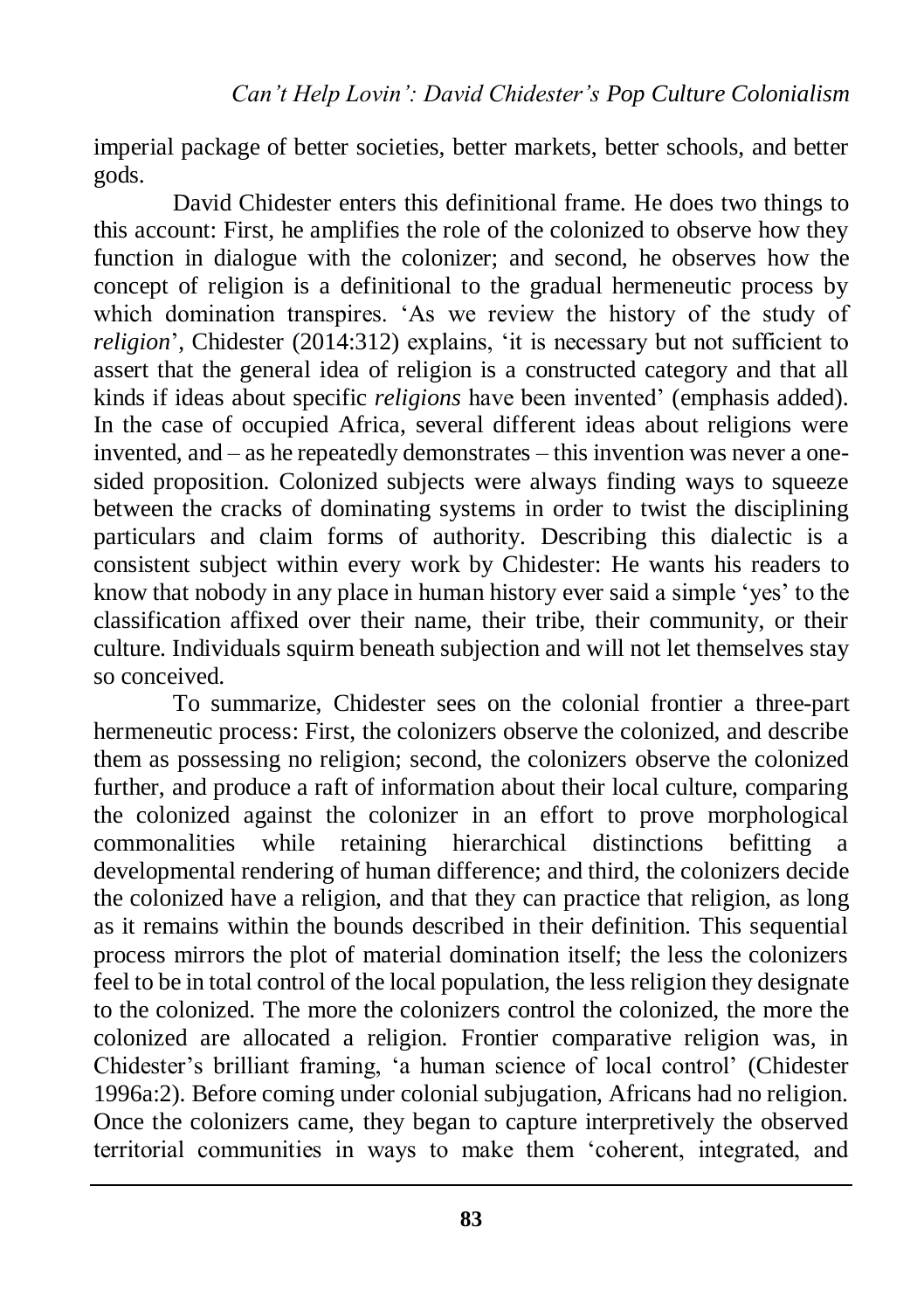bounded' in distinct cultures and communities (Chidester 1996a:3). After these communities had been so bundled, local religious systems could be described; therefore, 'the discovery of local religious systems in southern Africa can be precisely correlated with the establishment of local control over Africans' (Chidester 1996a:3).

I will now move from Chidester's encapsulation of colonial modernity to  $21<sup>st</sup>$ -century icons of a late settler colonial empire. As I do this, I want to retain the memory of this circuit. I want to recall how much emphasis Chidester places on the first stage – on the denial of religion – in the establishment of colonial strength. This 'long history of denial' will produce 'a multilayered discourse about otherness that identified the absence of religion with images of indigenous people as animals or children, as irrational, capricious, and lazy, as both blankness and barrier to European interest' (Chidester 1996a:20). To be clear: I am interested in how this kind of designation is a kind of obsessive dislike. The colonizer cannot stop looking at the indigenous and cannot stop labeling that looking as a comparative lack. Their liking is a dislike that is a liking. As we turn now to Jordan Smith and Kanye West, I want us to think about the figures – national and international – that capture our attention. How are the things that unite us also, now, a form of global control? How is our liking itself a taste not wholly in our hands, coerced through authorities that interpret on our behalf? And where are the cracks into which the dialectic can squeeze?

# **Liking in popular culture**

I observed that Chidester has not explicitly examined the connection between colonial Africa and American popular culture. This is not exactly right. He does briefly suggest their connection, focusing on the kinds of comparative work people do when looking at themselves relative to others. 'The study of religion and religious diversity can be seen to have originated in the surprising discovery by Europeans of people who have no religion', Chidester (1996b:759) has written.

> Gradually, however, European observers found ways to recognize – by comparison, by analogy, and by metaphoric transference from the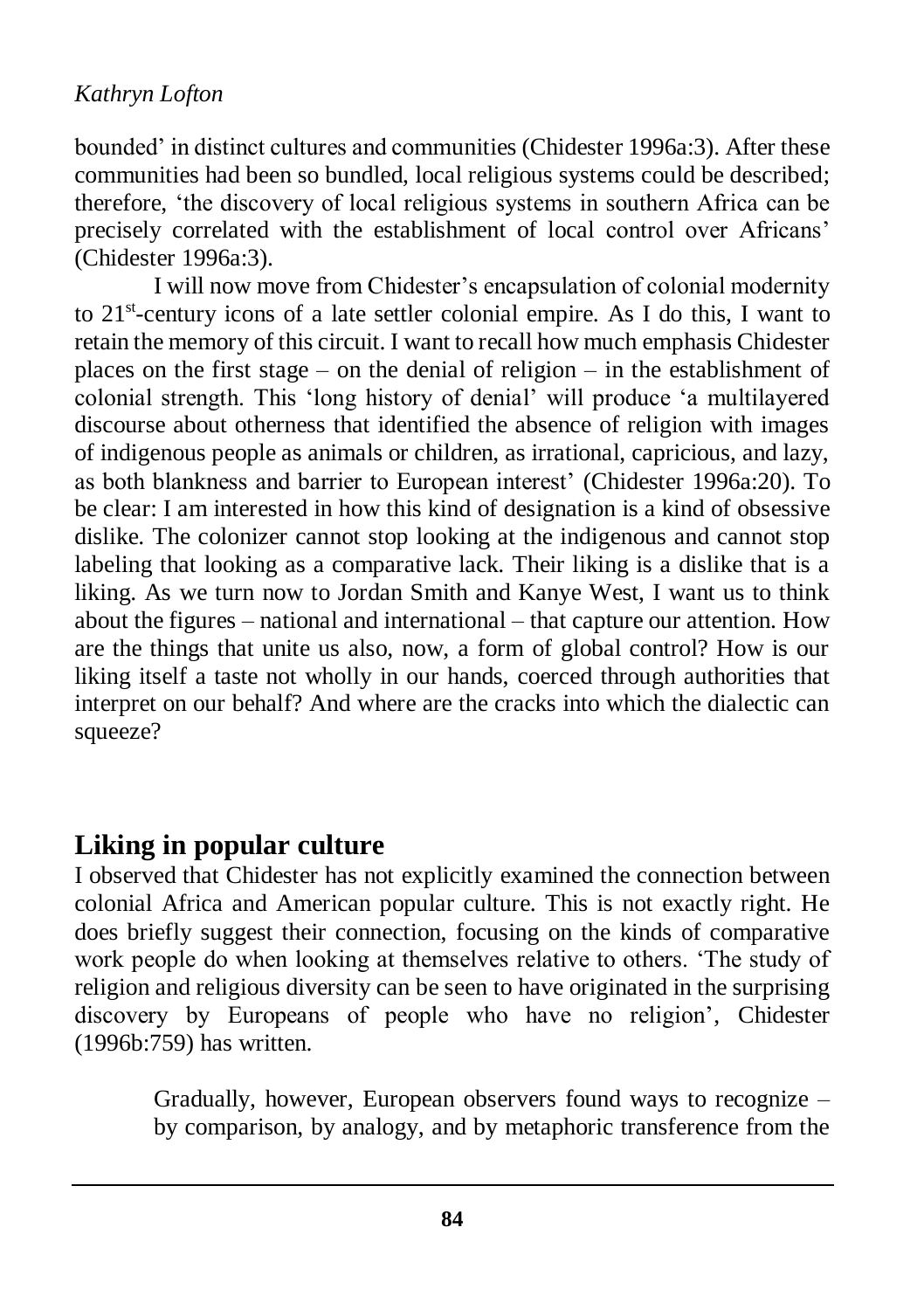familiar to the strange – the religious character of beliefs and practices among people all over the world. This discovery did not depend upon intellectual innovations in defining the essence of religion, it depended upon localized European initiatives that extended the familiar metaphors that were already associated with religion, such as the belief in God, rites of worship, or the maintenance of moral order, to the strange beliefs and practices of other human populations. In the study of religion in American popular culture, I would suggest, we are confronted with the same theoretical dilemma of mediating between the familiar and the strange (Chidester 1996b:759).

To begin this particular act of comparison, I want to contrast two video clips that mark the entrance of specific figures, Smith and West, into the pop stratosphere. In one, a contestant in *The Voice* begins to sing. As with every contestant's blind audition, the judges initially cannot see them; all they hear is the voice. If they decide the voice is good enough for them to coach, they press a buzzer and swivel around, allowing them to see the contestant. The camera work of the show follows the movements of the judges, not revealing the appearance of the singer to the home audience until one of the judges decides their voice is worthy of potential investment. In this now-famous blind audition, the voice is a dulcet androgynous one covering Sia's pop hit, *Chandelier* – a song that has a quick beat but a poignant lyric in which the singer is relating their rationalization of their partying, possibly alcoholic, life. In the video one watches as the four coaches listen with interest and then, in quick order, all press their buzzers, revealing, as they swivel, a smooth-faced portly white man with a conservative haircut and large glasses singing his heart out in a cardigan and plaid shirt (The Voice 2015). The judges' shock, as well as the audience's, is palpable: How did this smooth extraordinary sound come from *that* person?

The second video is also one drawn from a televised music event: It is from an award presentation at the 2009 MTV Video Music Awards. In it, two lesser celebrities give the award for Best Female Video to pop star Taylor Swift. She, shocked in a way familiar to her fans who have seen her frequently experience surprise at winning awards, goes to the stage to make a few 'oh gosh, I can't believe it' comments. She is a tall, thin, white female, and blonde American in a sparkling column white sequined dress. She offers a few sentences of gratitude, thanking everyone. Suddenly a man comes up to the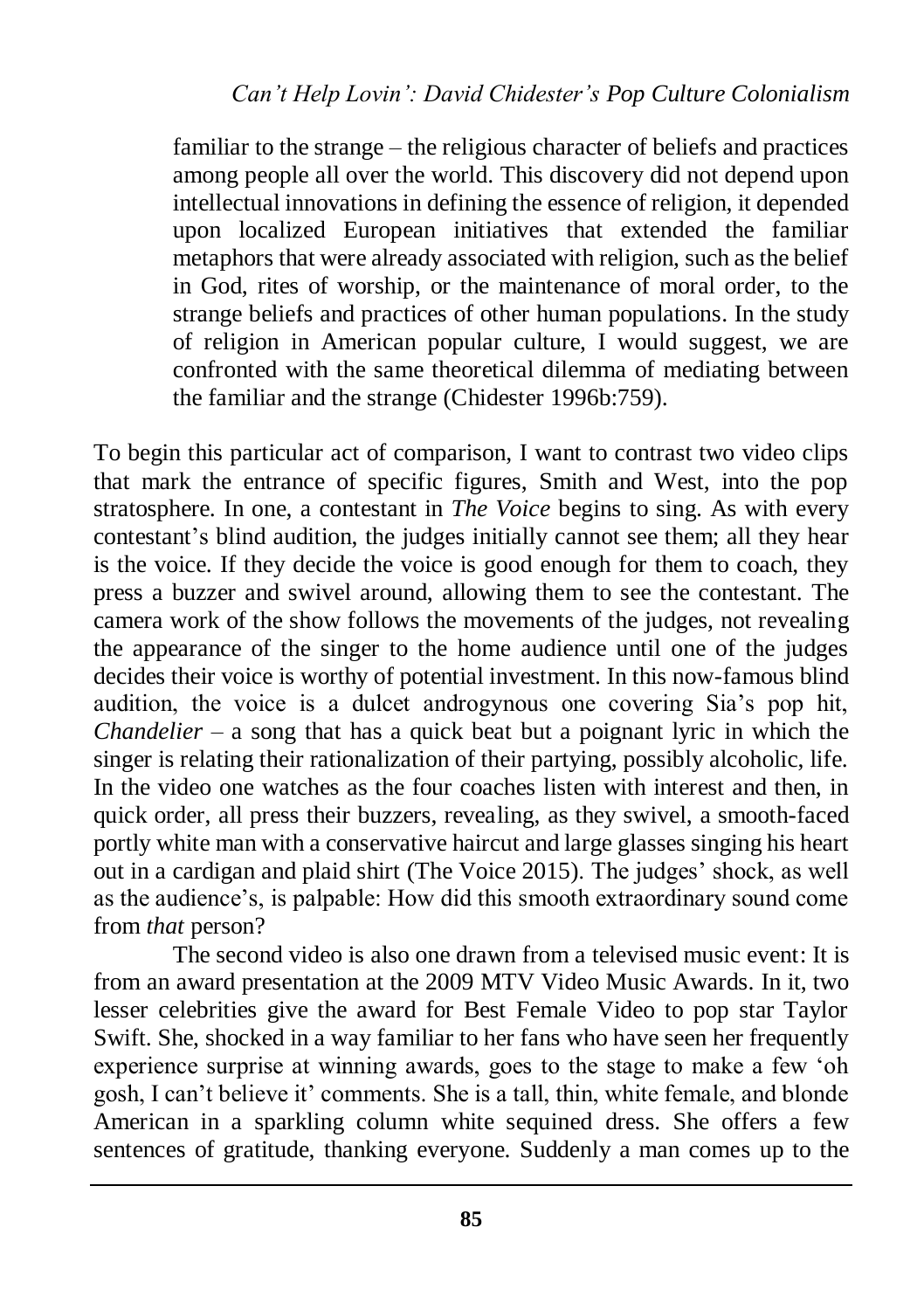stage, perhaps from backstage. He is a black American in a black top wearing black sunglasses. He grabs the mic from her, and says, 'Hey Taylor, I'm really happy for you, and I'm going to let you finish, but Beyoncé had one of the best videos of all time. One of the best videos of all time!' The man hands the mic back to Swift, who now awkwardly holds it at an angle, uncertain as to whether the award she had just received is still hers (Alessandro 2013). The man is Kanye West.

Each text introduces its surprise subject differently. The first appearance is a typical exhibition of wonder: The voice from the sky brought down to earth. The second is a stereotype come to national life: The black man offends the white woman as she goes about her daily business of winning. In each instance there have been many internet views of the disruptive moments their star individuals create. Let us look at the content of the liking of both the videos, insofar as millions of views evince some notion of 'liking' more deeply.

Jordan Smith, a 21-year-old *The Voice* contestant from Harlan, Kentucky, attended an evangelical college in Tennessee. From his first moment on national television, Smith produces an aesthetic confusion. His genderless and expansive voice cannot quite be reconciled with his physicality. Why are the judges and the audience so shocked? We assume it is his embodied form: Pale and doughy, a bit hunched, wearing glasses that contract his eyes into wetlooking seeds (to quote Showler, a culture reporter). At his first audition, *The Voice* coaches asked if Smith would mind 'sharing his story'. 'Obviously, my voice is different,' Smith said, 'I've had to learn that being different is actually what makes me special. It's my gift. This is an amazing opportunity to share that it's okay to be different, and it's okay to be yourself. Because you're made that way, and that's how God intended you to be' (Showler 2015).

If the turn to God seems odd, it is not. *The Voice* is no stranger to such religious messaging, starting with its title. In the Hebrew Bible and New Testament, references to the disembodied voice of God proliferate, almost always with a remark upon the profound quality of its sound. Across geographies and throughout recorded history, sounds from invisible sources have been attributed to heavenly sources. The entire setup for *The Voice* reenacts this trope, in part to negate the inevitable prejudice visual cues can foster. 'People may be unlikely to recognize or admit that visual displays can affect their judgment about music performance, particularly in a domain in which other signals are deemed to be more indicative of quality', cognitive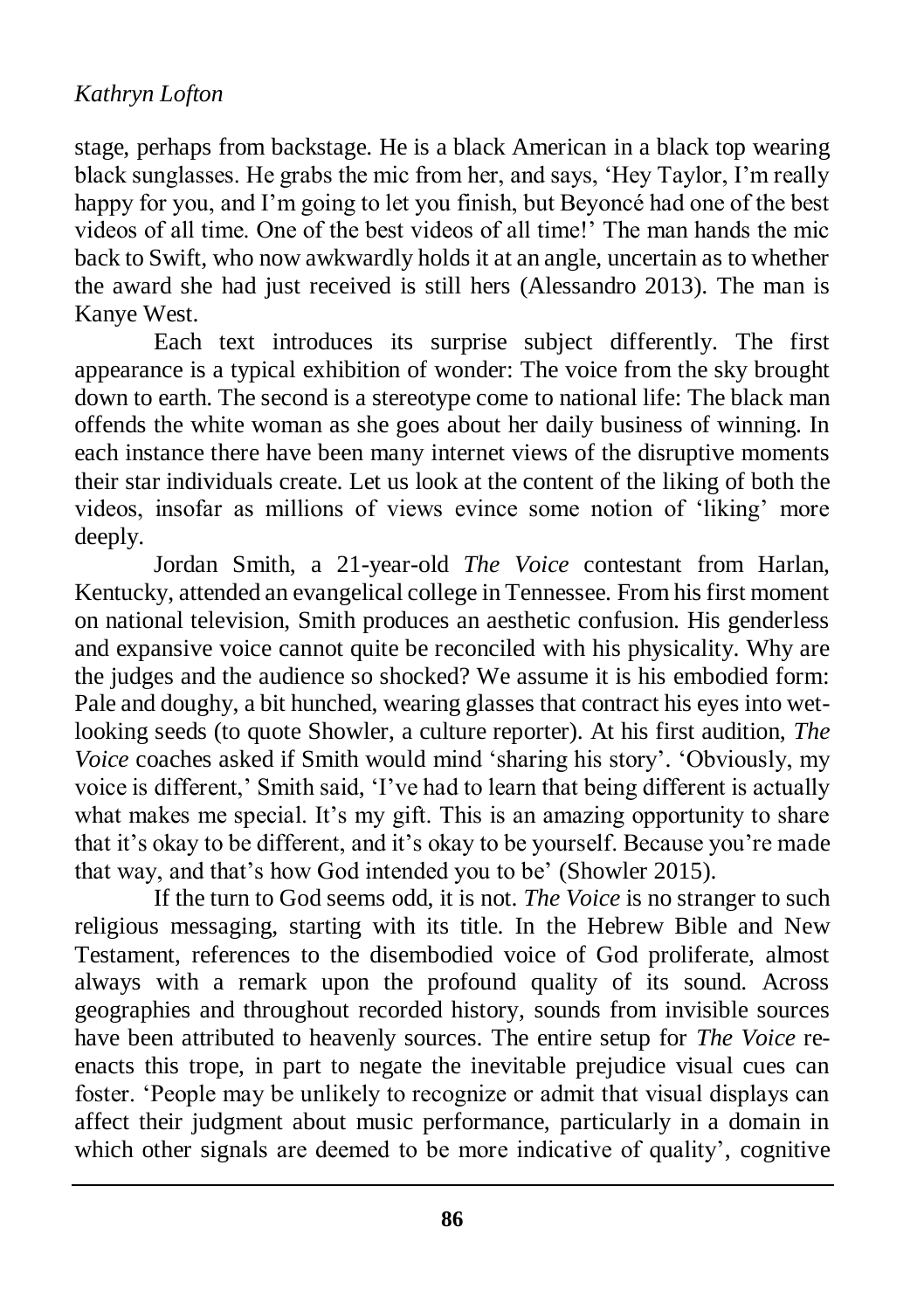scientists have explained, showing how the visual can dominate our decision making, no matter the other available sensory data (Tsay 2013). *The Voice* allows everyone to be seen for their spirit, first, and their physical person, second. However, these are not the only religious invocations on the show: Many contestants of *The Voice* profess to having developed their instruments, singing in their church choirs, and the language of 'being saved' abounds in the moments when contestants know they will not be cut.

Note how an evangelical culture slips into the secular of a network singing competition without a scrape or a smudge. See how easy it is to make something secular into something evangelical, and something evangelical into something secular. This is neither the dualist evangelicalism of the *Left Behind*  series in which everyone you meet is categorized into the saved and the damned, in which dehumanization is a required feature of Christian practice, nor is this the friendly pastor using the *Da Vinci Code* in an Easter sermon to draw the congregation into listening (Haskell, Paradis & Burgoyne 2008:139- 156). This is something else.

In a 2016 article called *Domesticating otherness: The snake charmer in American popular culture*, Racy states: 'Alienness takes many forms. The very concept of charming…tends to connote magic, a phenomenon assumed to exist beyond the rational realm '(Racy 2016:199, 200). As Racy explains, the very notion of charming through music is quite familiar to Westerners. Often cited is the proverbial adage, 'music has charms to sooth a savage beast'. The use of music to placate supernatural beings appears in Greek mythology; recall the story of Orpheus using his lyre to charm the gods of the underworld in order to bring back to life his wife, Eurydice, who – interestingly, in this case – had died of a snakebite. In the North American Pentecostal ritual of snake handling, the participants individually hold one or more different poisonous snakes, while dancing to highly buoyant musical accompaniment, believing that their strong faith will empower them to evade the snake bites or to overcome their lethal effect. The snake charmer, the lyre-playing charmer – these are exotic images. In the West, exoticism has embraced various, often oppositional, attitudes toward the 'other', wanting the 'other' to be both empty-headed and wholly dangerous, ignorant and wily. Interpreting Jordan through this divided tradition, one can see him, simultaneously, as an alienated dorky everyman and a potentially marginalized white man. Who is Jordan charming when he sings? Who does he slay with his unidentifiable sound?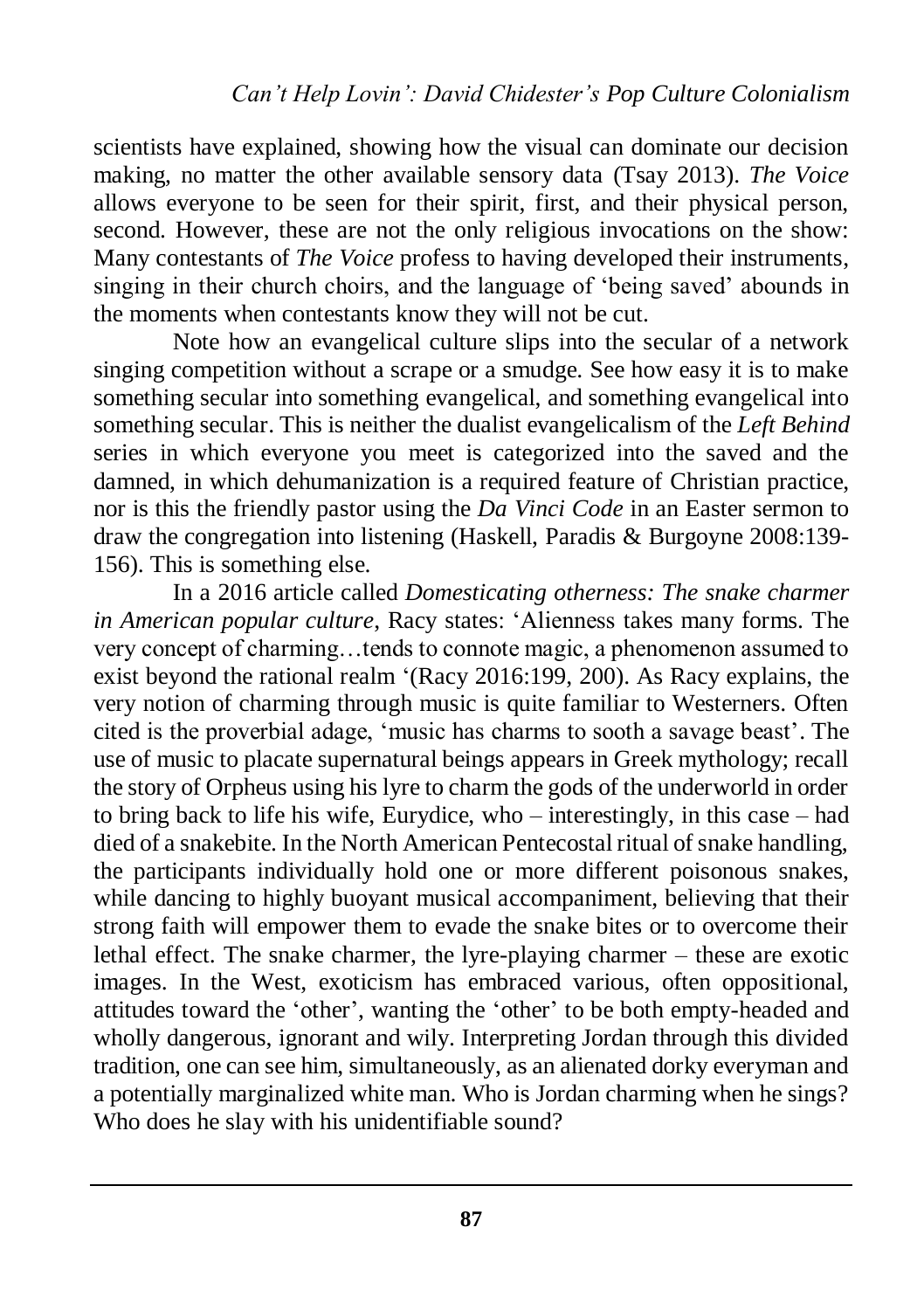In his rumination on what 'black' is in 'black popular culture', Stuart Hall makes this observation: 'I have the feeling that, historically, nothing could have been done to intervene in the dominated field of mainstream popular culture, to try to win some space there, without the strategies through which those dimensions were condensed into the signifier "black"' (Hall 1993:110).

Kanye's disruptions might thereby be seen as his practice of blackness: He is the person one has already decided him to be. However, disruption is what he has come to epitomize in his role as an artist who treats celebrity as one of his artistic mediums. This is demonstrated clearly in the moment when Swift was giving her acceptance speech for her video, 'You belong with me' (Swift 2009). West leaps onto stage and interrupts her, stating that Beyoncé had a better video. West references Beyoncé's music video for 'Single ladies (put a ring on it)' (Beyoncé 2009). As West stands onstage, the cameras cut to Beyoncé, who looks shocked, and we can see her saying, 'Oh, Kanye. Oh, God' (Alessandro 2013). She loves him, she is worried about what he is doing. Meanwhile, West is booed by the audience.

Later we learn that backstage Swift was seen hysterically crying. According to *Rolling Stone* (Kreps 2009), when her mother confronted West about his interruption, he gave 'a half-hearted apology in which he added he still thought Beyoncé's video was superior' (Kreps 2009). After Beyoncé won *Video of the Year* for 'Single Ladies' later in the same award show, she acknowledged her experience winning her first VMA with *Destiny's child* at the age of 17, and called Swift back to the stage, hugged her, and let her finish her speech. During the commercial break, singer Pink walked by West and reportedly shook her head in disgust. West was later removed from the remainder of the show. He subsequently wrote an apology on his blog (which he later removed). Various celebrities and industry figures spoke out about the incident through Twitter and other outlets, condemning West for the verbal outburst. Then real estate mogul, Donald Trump, called for a boycott of Kanye West (Kreps 2009).

Who was the victim in this crime? Many said Taylor was, focusing on the masculinist bullying of Kanye's actions. Others said Beyoncé was, focusing on her repeated dignity in the context of losing awards. Nobody could imagine that Kanye could be a victim. He was the perpetrator, the unlikable one. Several years later, an interviewer would ask then President Barack Obama: 'Kanye or Jay-Z'?, whereupon Obama answered definitively: 'Jay-Z'. The interview continued: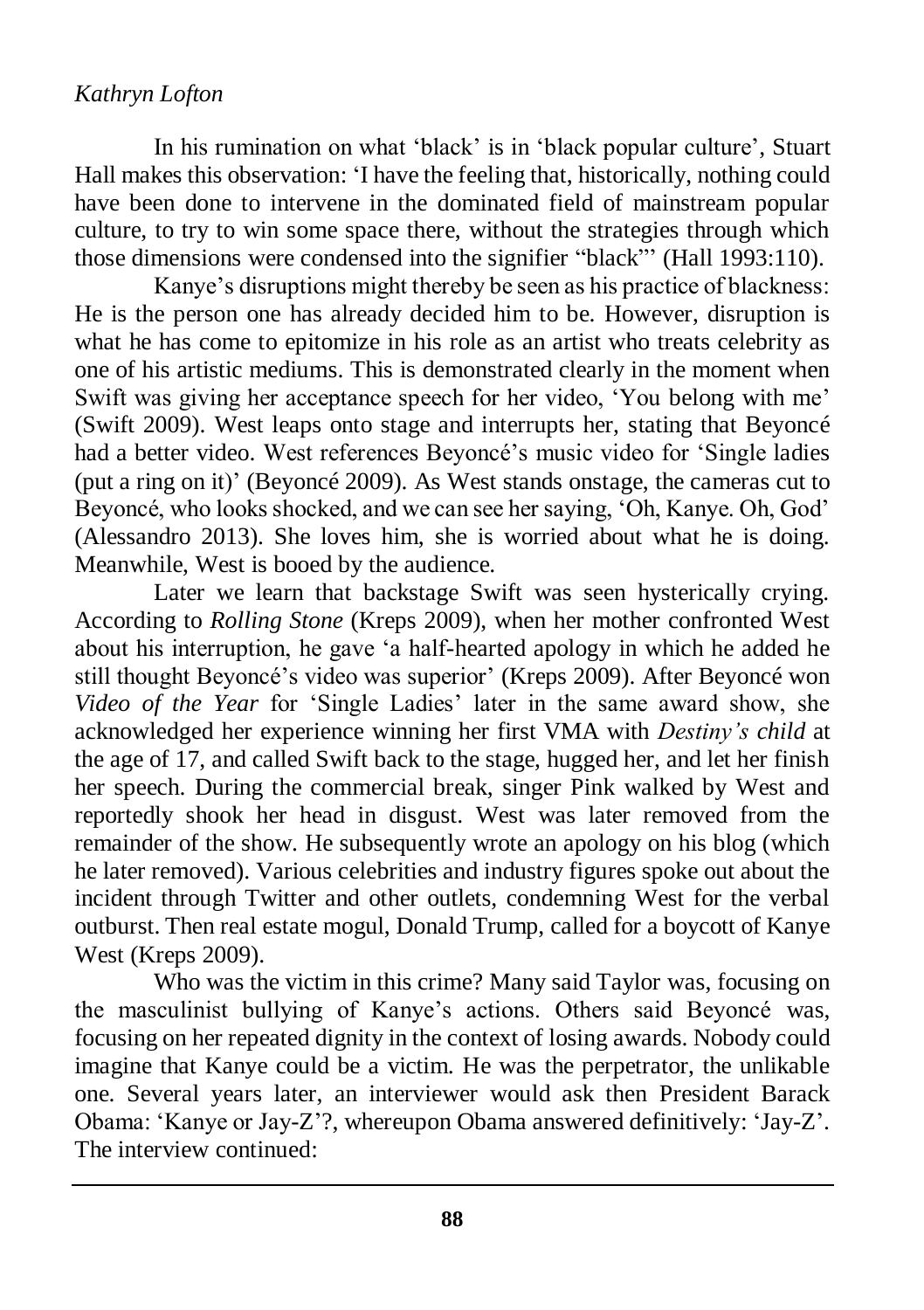'Although I like Kanye', Obama continues, with an easy smile, 'he's a Chicago guy. Smart. He's very talented'. He is displaying his larger awareness of the question, looking relaxed, cerebral but friendly, alive to the moment, waiting for me to get to the heart of the matter.

'Even though you called him a jackass'?, I ask.

'He *is* a jackass', Obama says, in his likable and perfectly balanced modern-professorial voice, 'but he's talented' (Samuels 2012).

This is the basic conclusion about Kanye. He is a talented person, but he is a jackass: He assaults a white woman onstage and coopts every moment for his message. The question is whether his crime against Taylor Swift was precisely assault, and if it was, what kind? Was it a hate crime? In the popular rendering of hate crimes, they are a form of 'stranger danger', i.e. a random act, involving a perpetrator and victim who are complete strangers to each other. This image of the criminal as a stranger has been effectively challenged in a number of empirical studies. These studies indicated that in only a very small number of crimes (5%) the perpetrator was a stranger to the victim. The same study found that 90 percent of the incidents took place near or at the victim's home and 10 percent took place near or at the victim's workplace. In short, as with recorded allegations of hate crime as a whole, recorded allegations of racial and homophobic harassment take place in locations that are very much a part of the victim's daily life and ordinary activities, or, as Stanko, Kielinger, Paterson, Richards, Crisp & Marsland (2003:31-32) put it, '[H]atred is often found closer to home and too often directed at the intimate partner, neighbor, friend or acquaintance'. Watching Kanye on a stage intervening upon an equally elite star in the celebrity firmament, one is struck by the intimacy of the trio, of Taylor, Kanye, and Beyoncé. In violence, in colonialism, in hate, intimacy is the frame in which the worst transgressions occur. We do the worst kind of things against servants and wives, neighbors and friends.

The term 'hate crime' refers to criminal behavior motivated by prejudice. In this sense, the term 'hate crime' is a bit of a misnomer: It may not be obvious that prejudice itself is a form of hate. Generically hate crime is meant to distinguish criminal conduct motivated by prejudices from criminal conduct motivated by other hateful feeling (lust, jealousy, greed, etc.). Unlike theft, burglary, or assault, hate crime emphasizes the offender's attitudes, values, and character (Jacobs & Potter 1997:2). If we consider this element of a hate crime's diagnosis, we may broaden the potentially indicted: Who in this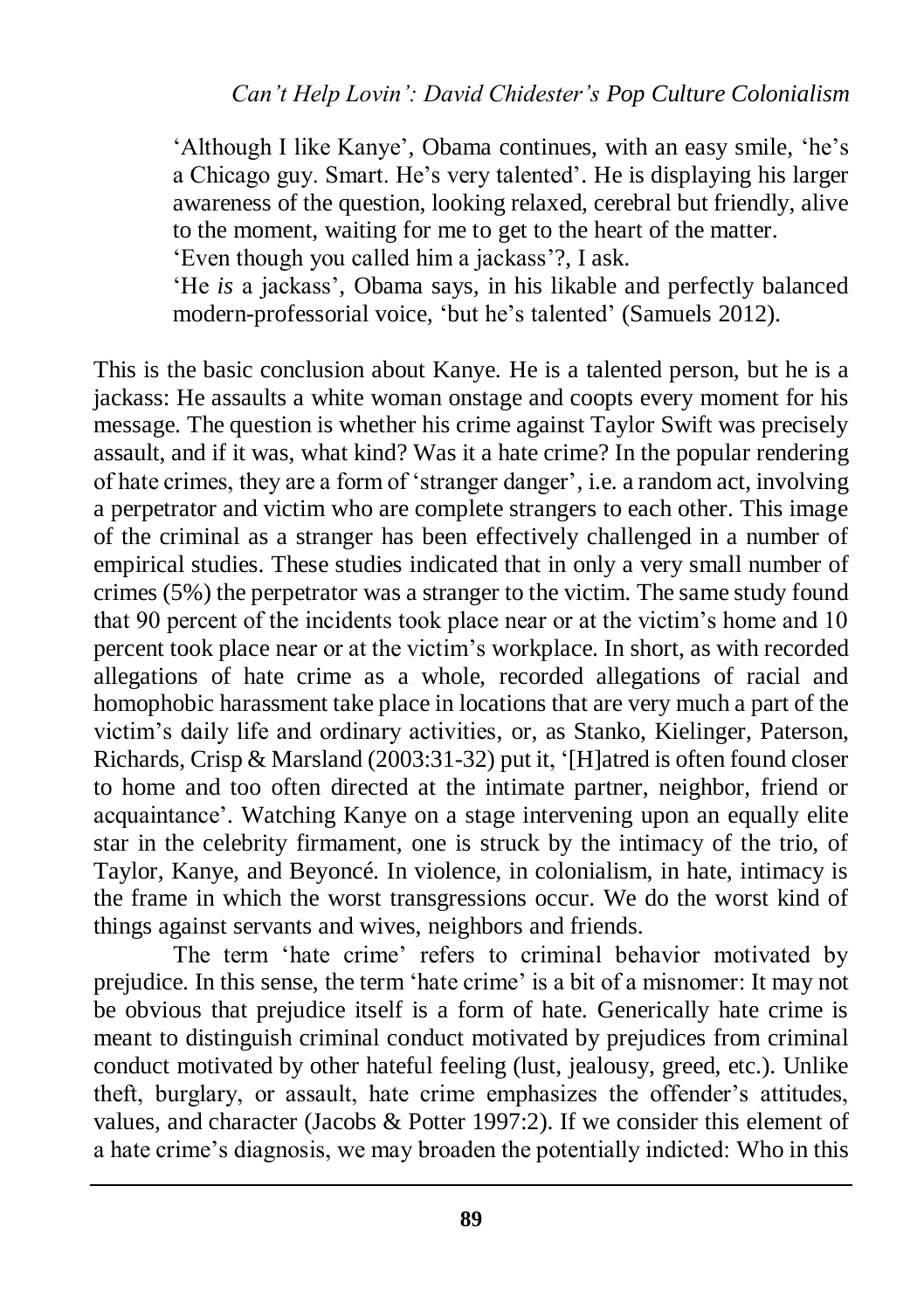scene is the most prejudiced – Kanye or Taylor? This may seem a bit of a leap, even a bit of victim blaming. After all, Taylor was the one who was embarrassed, as she was the woman who was interrupted by a man yelling about another woman on an international broadcast. However, I seek to see – what Chidester would ask us to see – the colonial histories that shaped that onstage encounter between superstar and superstar, black man and white woman.

# **Racial hate in popular culture**

The history of the United States is a lengthy and bloody story of European invasion and the systematic domination and subjugation of non-European peoples. The creation of white European privilege was brought about by means of invasion of the Americas and the taking of social, economic, and political power by force from indigenous subjects and through the use of enslaved labor. In a book titled *Internal colonialism*, Michael Hechter argues that once privilege was wrested by force, it becomes institutionalized: 'The superordinate group, now ensconced as the core, seeks to stabilize and monopolize its advantages through policies aiming at the institutionalization and perpetuation of the existing stratification system' (Hechter 1975:39). This stabilization of stratification is also known as institutional discrimination; institutional discrimination is built into the existing structure of societal institutions such as schools, banks, and hospitals (Martinez 1997:266). Institutional discrimination in this sense is just a continuation, a further gentrification, of colonial forms of administration, education, and incarceration.

On September 2, 2005, four days after Hurricane Katrina hit New Orleans with devastating impact, NBC gathered celebrities from TV, film, and music to raise money for the victims. *A concert for hurricane relief* drew 8.5 million viewers and raised a reported \$50 million, but that is not what, ten years later, this telethon is remembered for. Instead, the benefit, hosted by then NBC mainstay morning journalist, Matt Lauer, and featuring the Hollywood actors, Leonardo DiCaprio, Claire Danes, Glenn Close, and Lindsay Lohan, will go down as an important page in the Katrina story for one moment: When Kanye West, channeling a nation's frustration at the federal government's failure to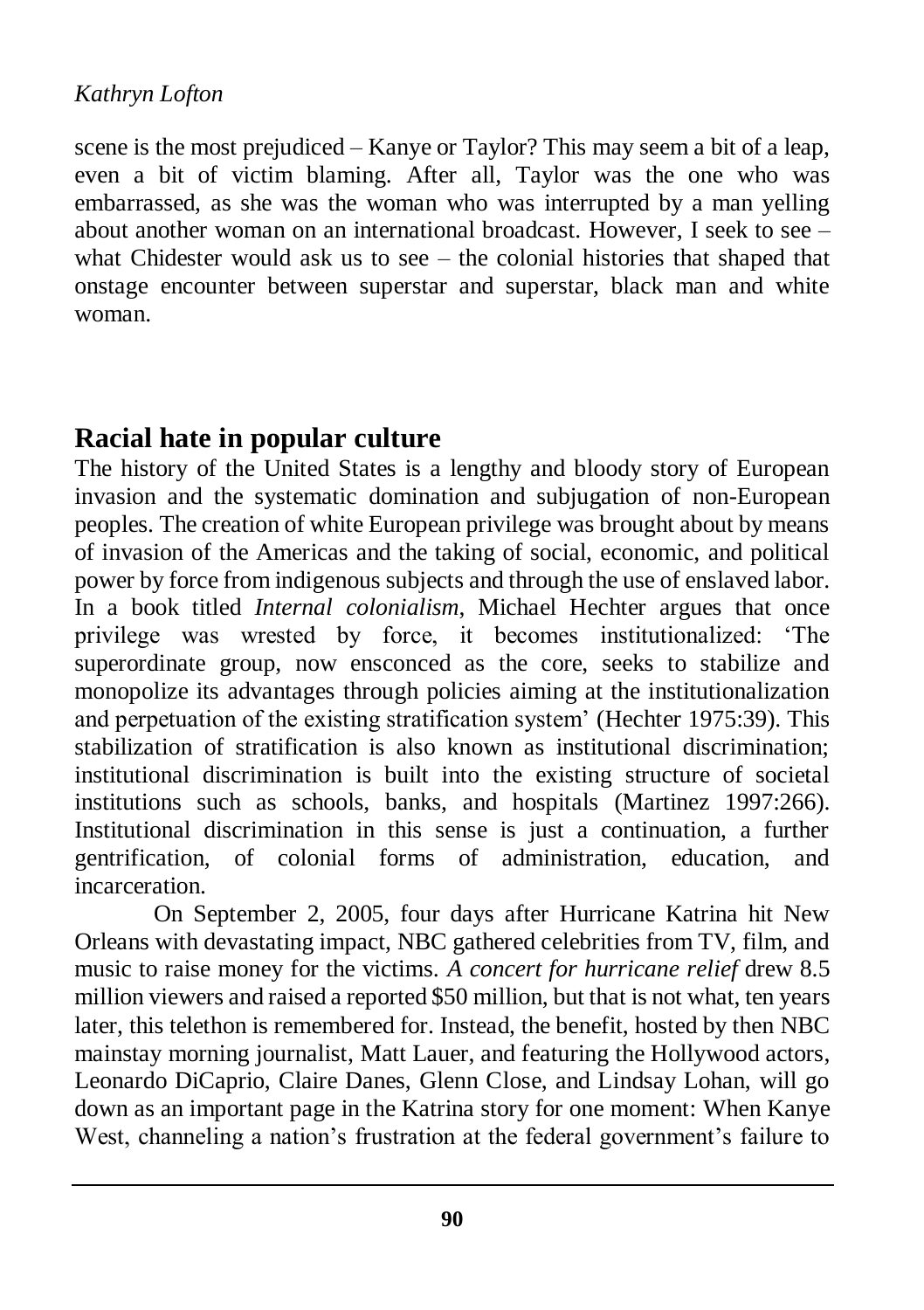help storm victims, looked straight into an NBC camera and said, on live TV, 'George Bush doesn't care about black people'. In this instance, West again disrupted a pop genre (here, a telethon). Like the moment at the VMA awards, he made discrimination a subject of pop attention. 'I hate the way they portray us in the media', he said. 'You see a black family it says they're looting, and if you see a white family they are looking for food'. He related many of the people who could help were elsewhere at war, and that the military had been given permission to shoot black people. He then stated that he would ask his business manager how much he could feasibly give the Red Cross to help in their relief efforts (West 2006).

In the years since, West stood by his remarks and George W. Bush called it the 'all-time low' point in his presidency. West subsequently expressed his regret, and Bush forgave him (Chappell 2010)). Comedian Mike Myers, who stood in bewilderment alongside West as he went wildly off script, now says that he agrees with the essential message – that the government would not have failed a wealthier city with more white people in the same way – but one would not have known that from the look on his face at the time. If one watches the clip, Myers looks frustrated by West and confused by the off-script turn. *Solidarity* is not the word that comes to mind when looking at the face of Myers in that nationally-televised moment (Grow 2014).

The vast majority of reported hate crimes are not committed by organized hate groups and their members. They are, therefore, hard to track by the Southern Poverty Law Center. Instead, they are committed by teenagers, primarily white males, acting alone or in a group. The NYPD Bias Unit found that 63.84 percent of hate crime offenders were under the age of nineteen. The most common hate crimes are intimidation, vandalism to property, and simple assault (Jacobs & Potter 1997:19-20). When profiling victims of hate crimes, researchers have found that in general the emotional responses of hate crime victims are the same as that of ordinary crime victims. Only one significant difference in hate crime victims' emotional reactions is that they experience less emotional injury. 'A major difference in the emotional response of hate crime victims appears to be the *absence of lowered self-esteem.* The ability of some hate violence victims to maintain their self-esteem may be associated with their attribution of responsibility for the attacks to the prejudice and racism of others' (Jacobs & Potter 1997:31-32; emphasis added). If you are hit by someone for reasons beyond your control, it seems less devastating than if you could have done something to make yourself less vulnerable to the wound.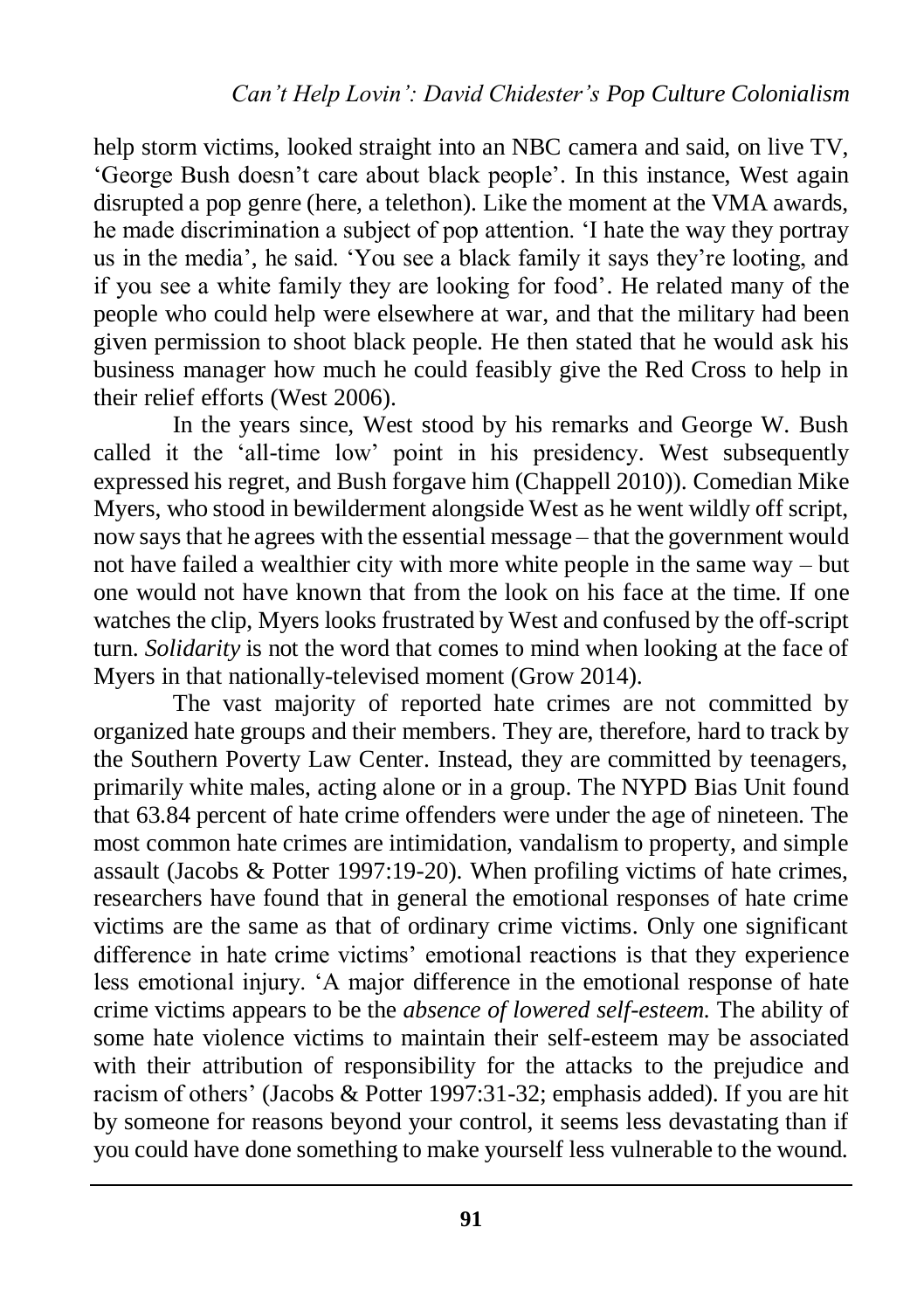The braggadocio in rap might here be seen as the confident rejoinder of a community to the mass hate crimes against people of color: They have hurt us, but they cannot keep us from standing. West shows up to white concert events and white telethons and refuses to be a civil representative of the colonialism that produced his ire. He is at these events a hero to some and a 'jackass' to others (cf. Samuels 2012).

There is a dreary cliché that states, 'One man's terrorist is another man's freedom fighter'. To say this is not to deny the consequences of terrorist actions. It is to realize the heresy that is at the heart of any bid for true bravery. Daniel Cottom argues that 'art cannot be described without raising the issue of misanthropy' and there is 'no way that misanthropy can be described…that will triumph over the question of heresy...art teaches us that we live in the company of misanthropes' (Cottom 2002:129). Kanye has, from the beginning of his career, defined himself as an opposition artist who uses people's dislike of him as a component of his artistic self-creation.

We know now that rap is art, and as a form of art it functions as a form of oppositional culture in the face of institutionalized discrimination, racial formation, and urban decay. The development of resistant stances to domination is never a simple, straightforward process for subordinated groups. Theresa Martinez comments on rap, stating that the relationship between dominant and subordinate groups encourages, enforces, fosters, and even coerces a full continuum of moves, countermoves, negotiations, protests, submissions, struggles, neutralities, alliances, accommodations, and resistances (Martinez 1997:269). As Chidester would describe relations on the African frontier, complex and contradictory relations emerge which result in a web of interactions that make 'resistance' itself a contested arena of discourse.

In recent years, the term 'hate-watching' has been increasingly applied to the thing people do when they consume something in pop culture they do not like, but they keep watching. Early uses of the term focused on watching a television show like *Studio 60 on the sunset strip* or *Smash*. Invariably the thing being hate-watched was something about privileged white people; invariably the hate was described as distinct from a guilty pleasure in that the object being hated (while being watched) was not lowbrow but ambitious; invariably the thing being watch with (perhaps self-)hate was a TV series with high ambitions that features a certain amount of aesthetic gloss to the proceedings. Emily Nussbaum, TV critic for the *New Yorker*, justifies this as an edifying practice: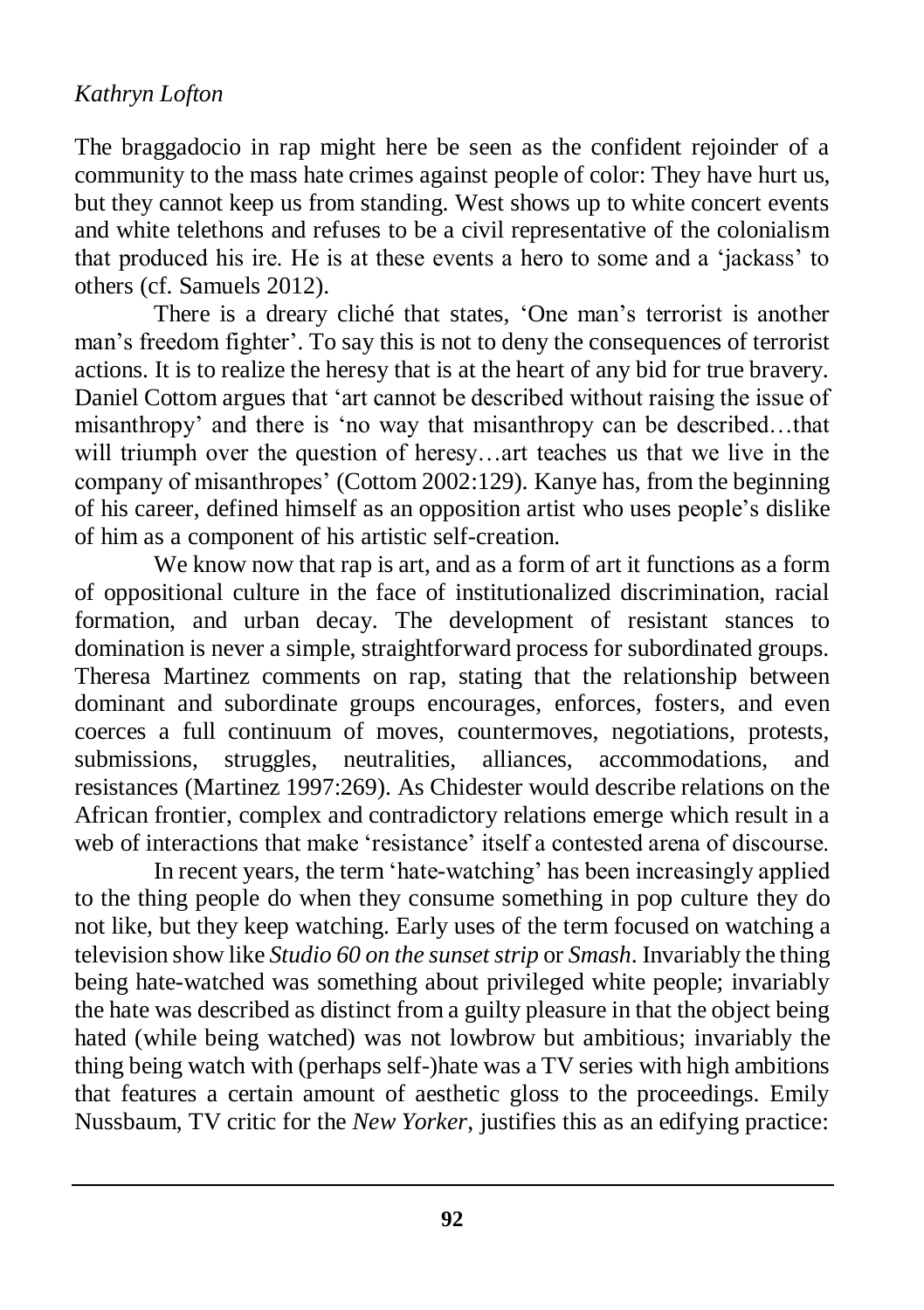*Studio 60* was a show that people loved to hate-watch, because it was bad in a truly spectacular way – you could learn something from it, about self-righteous TV speechifying and failed satire and the dangers of letting a brilliant showrunner like Sorkin run loose to settle all his grudges in fictional form (Nussbaum 2012).

Nussbaum here sounds like she is saying that watching something you hate helps you observe excess in general. And given the racial profile I have observed of the use of 'hate-watch', it seems like a monitoring of something inside the viewer, too, that they seek to curb – that Nussbaum is suggesting, by watching *Studio 60*, she curbs herself in her flights of fancy or excess (Nussbaum 2012).

There is an eerie echo between hate-watching TV and Hatewatch, the investigative unit of the Southern Poverty Law Center that monitors and exposes the activities of the American radical right. When I am watching highconcept television that I know is trying to be good, but I know it is bad, how am I mirroring the work of Hatewatch, which reports on identity extremists, anti-Muslim activists, and a variety of hate crime trials? What Sartre said about the anti-Semite (Sartre 1944), or Fanon about the colonist (Fanon 1961), apply to the despised 'other': If they do not exist, one would have to invent them. Is hate-watching a TV series the effort by a left technocratic elite to conjure the 'other' they must hate (because hate-watching is an inevitable feature of human life)? Added to this: Is that 'other' those who they believe (unconsciously *accuse*) of perpetuating the aesthetics of white power – the very white power, that (in other hands, in other castes) leads to Tiki torches and hate crime trials, or, in the hands of Chidester, perpetuates the obsessive interpretations of the colonial apparatus? Who hate-watched more than the colonizer looking at the colonized?

Hate groups have established an electronic community of hate through the web, taking advantage of the ease of communication and the possibility of communicating directly, instantaneously, and inexpensively. One of the primary goals of hate groups is to develop a public for their views, to get those views into the mainstream and, perhaps thereby, to make them more acceptable. Experts are increasingly concerned that the rise of hate in cyberspace and on the airwaves will cause people to become more tolerant and accepting of messages that were once considered unacceptable and extreme (Borgeson & Valeri 2004:101).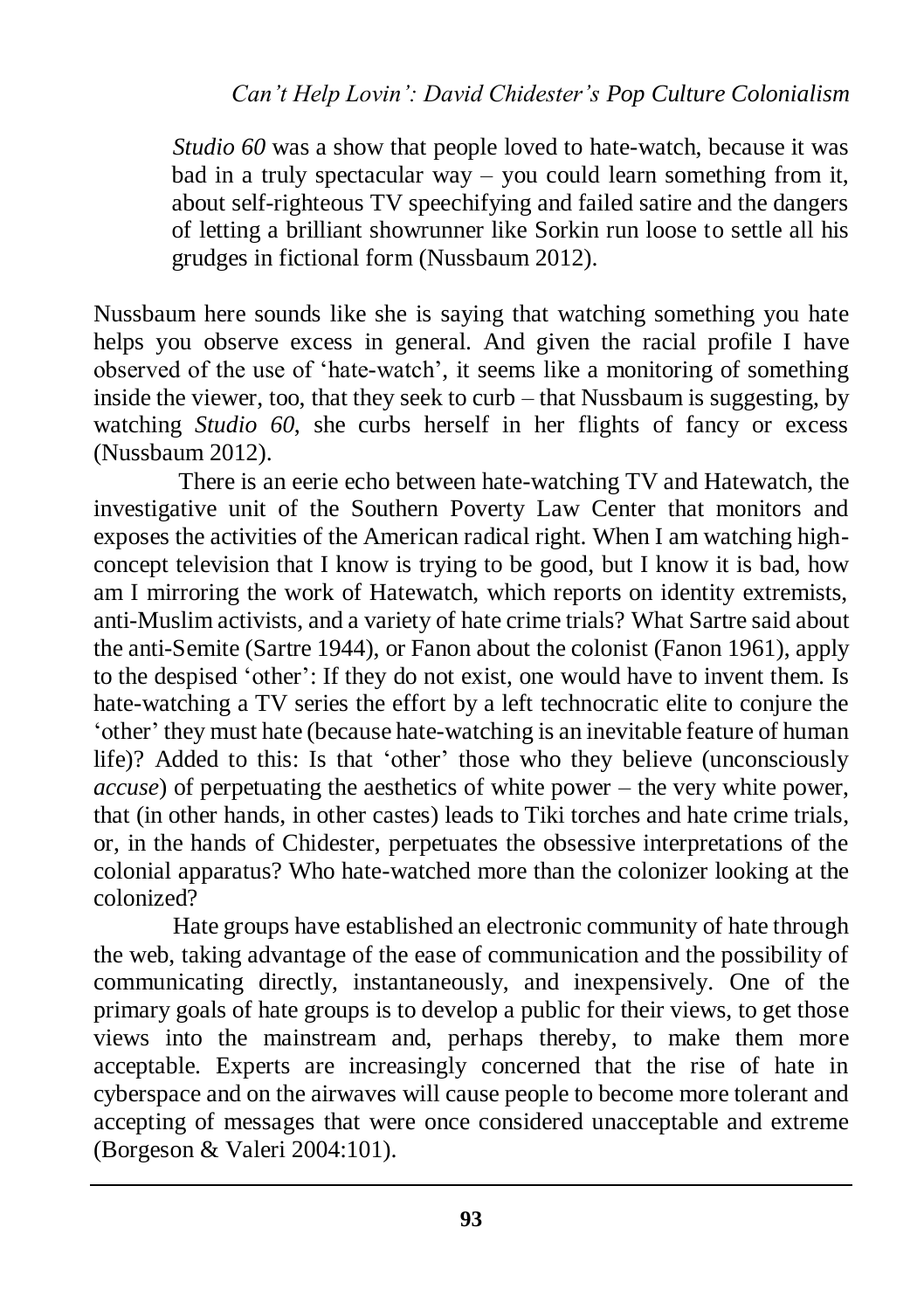Social psychologists agree that an individual develops an identity in order to provide a sense of cohesion to their life. This can be achieved by focusing one's identity into a singular passion such as power, destruction, or hate. The awareness of the self requires the individual to have an effect on or accomplish something. Social theorist Lauren Langman argues: 'A feeling of powerlessness activates a desire to overcome the feeling of inferiority when one has little effect on others which then leads the self to act aggressively in order to create the desired effect of having control or power over others. Sadism and destructiveness thus empower the self' (Langman 1998:173). When we watch Kanye West, we are watching his empowerment as well as ours. Domination through interruption is not just the act of a jackass – it is a defining feature of colonial persistence.

### **Whiteness coming**

Sadism and destructiveness in self-building seem clear in the archive of West – it is harder to see in Jordan Smith. What sadism can be found within such a harmless fellow? Bidding for Jordan Smith to choose him as his *The Voice*  coach, Maroon 5 front man Adam Levine told him, 'I think that not just the show, but the world needs a person like you. I think you're the most important person we've ever had on the show' (Showler 2015). A few weeks later, Levine went further: 'You're not a singer – you're a figure. You're a person that everyone draws this amazing energy from. It's unlike anything I've ever experienced in my life, and I'm just honored to be a part of it' (Showler 2015). It is not coincidence that health-and-fitness obsessed Levine transforms doughty Jordan into an icon. A man's relationship with his body reveals the way race shapes masculinity more than any other object of study. Black men, because of their race, never had the luxury of not having their bodies examined. Race is a bodily discourse, and in its, black bodies were viewed as ugly and inhuman and were treated as proof of their inferiority to whites.

As a long chain of scholarship on whiteness and masculinity has shown, white men have fought to align their bodies – ideal, heroic, fit bodies – with civilization, and have conducted these arguments not only over black bodies but also over other bodies, like fat bodies, disabled bodies, bodies rendered as 'other' because they're marked as the wrong white ethnic (the Jew,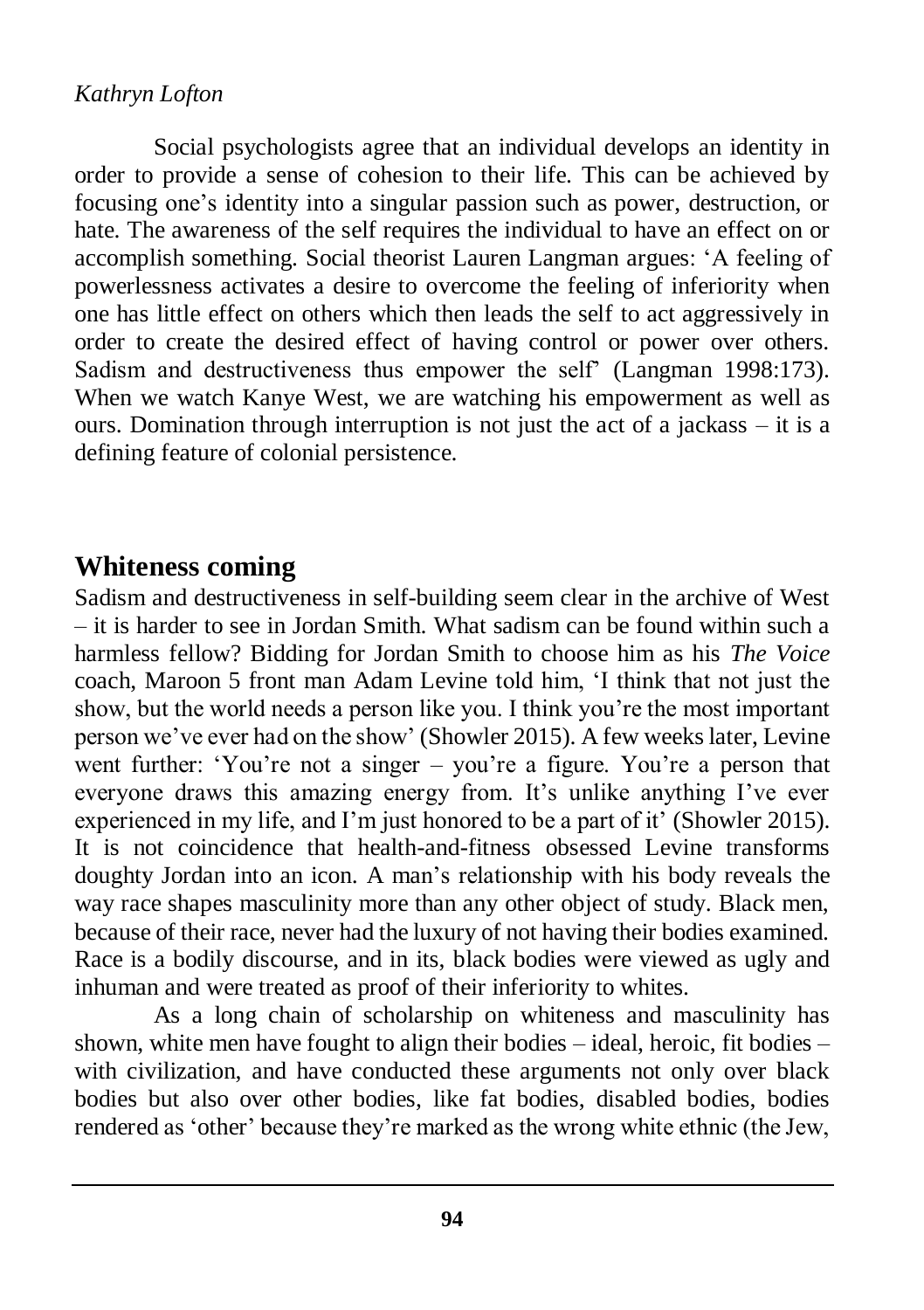the Pole, the Irish). Here Jordan Smith gets lifted up from the scrum of dismissal by Levine as a figure, because his (Jordan's) body is the confusion that proves his spirit. We know Jordan is godlike precisely because nothing else about him is, except, of course, his able whiteness.

Writing about 21<sup>st</sup>-century game shows, David Bosworth has observed that the ultimate prize of these contests is the 'dramatic transformation of one's social and psychological status'. Every game is, at its heart, a simulation of the media's 'fame game' in which the contestants' 'adventure in celebrity' is the central subject (Bosworth 2006:126-127, 128). Deliberating on colonial writings about religion, David Chidester observes that there is no 'real' religion for the colonizers to find, since the 'very terms religions and religions of the world were products of the colonial situation' (Chidester 1996a:16). The only thing scholars can track is the practice of invention 'which knowledge about religion and the religions of the world was fashioned on colonial frontiers' (Chidester 1996a:16). I link the work of Bosworth and Chidester to observe how the process of celebrity-discovery in which Jordan Smith found himself a televised star was not unlike the process of religion-discovery in which African subjects found themselves as relentlessly diagnosed individuals. In both instances, the story concludes when the subject has been squeezed of their freedom; when the star is no longer individuating with spirit and instead submitting to the system. According to Chidester (1996a:26), 'When a frontier closed, indigenous resistance was broken or contained, and European hegemony was more or less established, a religion, or a religious system, was discovered that could be defined and inventoried'.

This is not a racially neutral process. As Chidester explains, colonials established white supremacy throughout Southern Africa by delimiting groups as 'tribes' and sequestering those communities (often through reservation systems) in order to interpret them (Chidester 1996a:26). Richard Dyer argues that racism is not simply the ascription of racial inferiority to non-whites; racism is a detailed assessment procedure in which certain subjects are found to have properties, and others are found not to have it. Dyer demonstrates that whiteness is the organizing, invisible voice: 'The white man has attained the position of being without properties, unmarked, universal, just human' (Dyer 1997:38).

I am suggesting that our attraction to West's unlikability is the other side of our love for Jordan Smith. We love Smith because his voice is a universal whiteness; we dislike West because he would not stop telling us why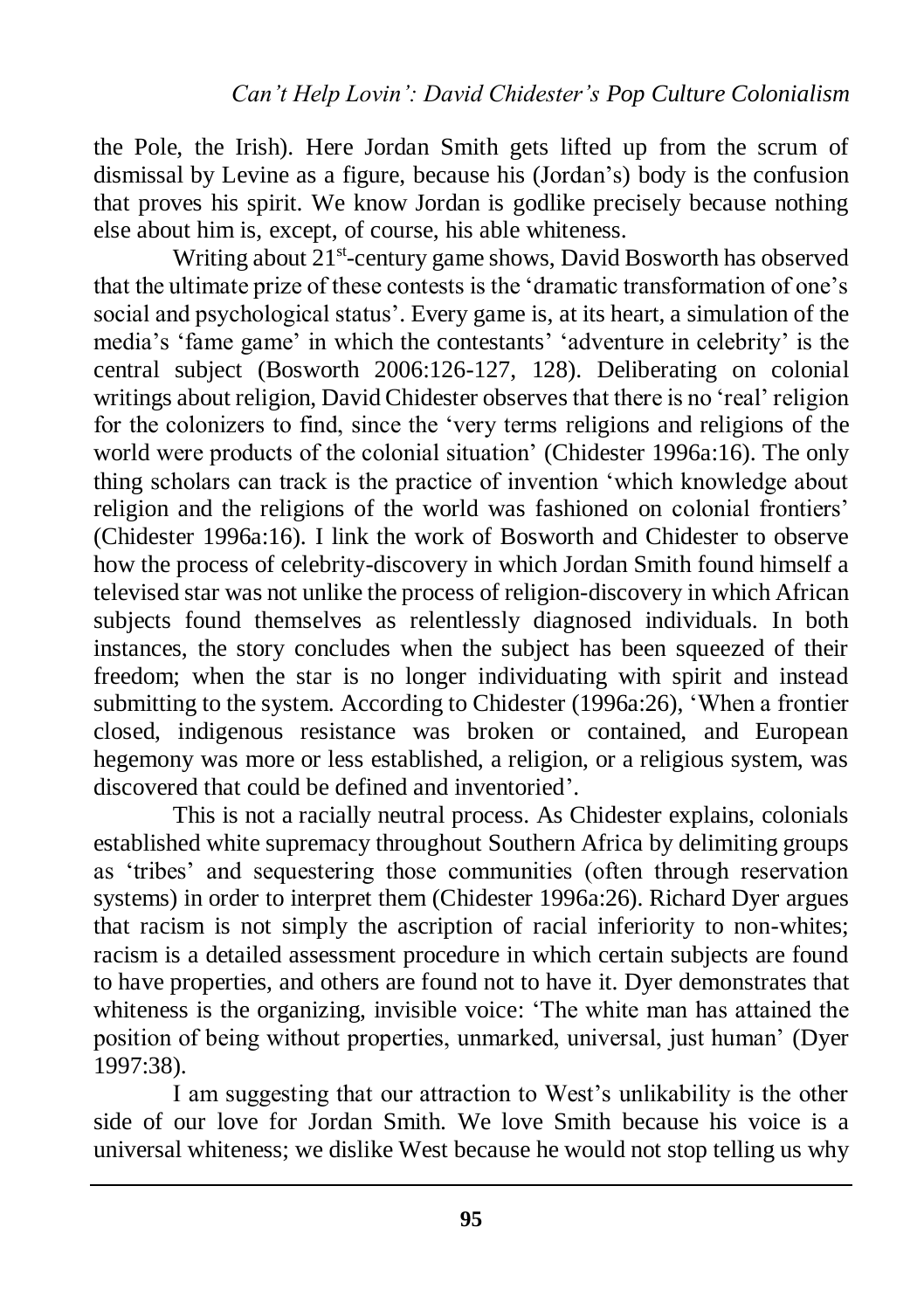his body, and those with a body like his, are the real thing with which to contend. Smith is the white man whose specific Christianity, conveyed in the gospel songs he performed on a network reality competition, is crafted into our secular safety. Who could imagine this person could do anything else but wish us all well?

The title of this essay, *Can't help lovin'*, is taken from one of the more famous songs in the Jerome Kern and Oscar Hammerstein 1927 musical *Show boat*. The song, written in a blues tempo, is sung in the show by several characters, but is most closely associated with the character, Julie, the leading lady of the titular show boat 'Cotton Blossom'. In the musical's plot, the song is supposed to be familiar to African Americans for years, and this provides one of the most dramatic moments in the show. When Queenie, the black cook, comments that it is strange that light-skinned Julie knows the song because only black people sing it, Julie becomes visibly uncomfortable. Later, we learn that this is because Julie is 'passing' as white – she and her white husband are guilty of miscegenation under the state's law. She *can't help lovin'* in two ways: She cannot help that she loves this music, and she cannot help the race that she loves. She is drawn to certain things, certain sounds, and certain communities of songs, and she knows that being drawn to this African American song is what will, eventually, expose her. Humming with black workers, humming to herself, she will be seen for her desire. The music shows the truth of what she is, how she likes the very thing that could exile her from her audience's liking.

## **Christian universalism**

In the history of hate-watching, there is perhaps no greater hate-watcher than Theodor Adorno. He hated a lot of things and a lot of popular music, because he felt it fell short of its aspirational ideal to unify society through meaningful reconciliation. He watched things he hated to understand how music works, and how bad things could be appealing. For him, music was only good if it could reproduce, in its inner relations, the possibility of individuals changing and being changed by each other in socially productive relations from which a social whole or totality is always emergent. He listened to bad music to understand good music, to understand what kind of music, oriented toward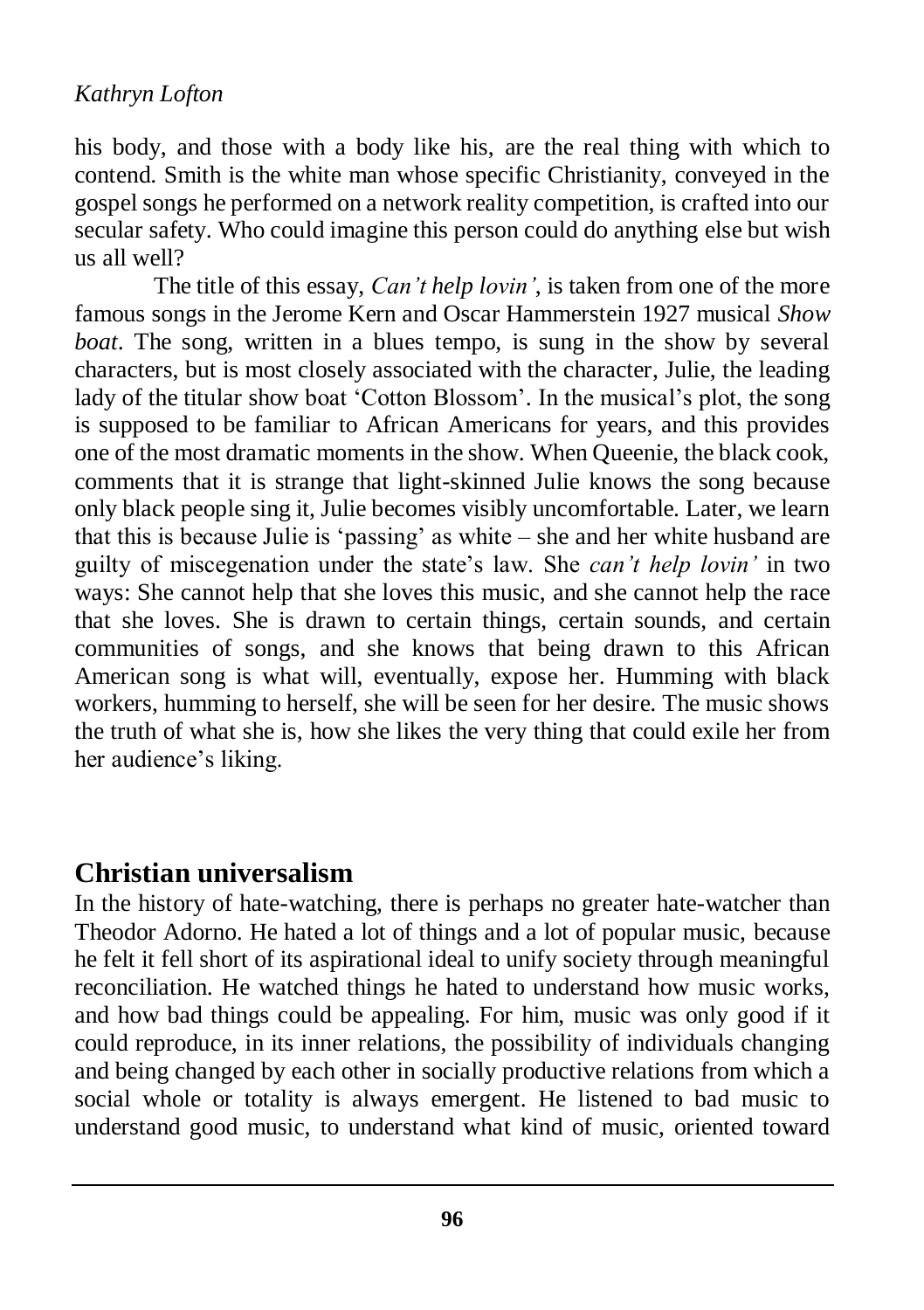reconciliation, could lead toward the production of a larger, more inclusive whole (Witkin 2000:148).

David Chidester has no apparent normative vision for the good a form of culture could do. He was not disinterested in wholes; however, he was as intrigued as Adorno in the possibility of a space of communion. Following Durkheim, he calls such commons 'church'. In his work on popular culture, Chidester looks for institutions that maintain 'the continuity, uniformity, sacred space, and sacred time of American life'. In his work on African colonialism, Chidester does not look for churches. In that geography, he looks instead for the tug-and-pull of defining religion as a tool of imperial social discipline. Something about American popular culture allows him a space to describe a common – he finds it in baseball (Chidester 1996b:745).

Jordan Smith's octave-bending version of Beyoncé's *Halo* prompted *The Voice* judge Pharrell Williams to tell the singer: 'Literally, it's totally true that God has signed your voice'. Gwen Stefani jumped in to concur: 'All I can think of is God when he sings' (Showler 2015). And Adorno would say: 'You have got to be kidding me'. He would listen to Smith and say: 'You think this is reconciliation, but this is just part of your bourgeois self-deception'. Adorno believes that the claim to reconciliation is a lie in that the bourgeois society never did meet these conditions in reality; quite the contrary. He would have dismissed Pharrell Williams and Gwen Stefani's praise of Jordan Smith as sheer ideology, while Chidester would have seen in Smith a settler frontier figure – someone who heard the native songs and loved them, just loved them.

It must be made clear that Jordan Smith is consistently portrayed as an exceptional figure on *The Voice.* Although others testify to church pre-histories and Christian feelings, only Smith is so physically non-normative as to command from viewers a regular sympathy. His exceptional aesthetic presentation becomes his point of entrance into the multiculturalist frame of contemporary mass media in which every figure has to sell a story of disidentification – to borrow from the work of José Esteban Muñoz (1999:25) in order to seem like one of the gang. Every participant in a show needs to mark themselves as distant from the presumptively normative audience (white, heterosexual, middle class) so that regular Americans can imagine them as a hero rather than grossly-fortunate Eddie Haskell's heel. Thomas Sarmiento has written in reference to the TV series, *Glee*, that 'superficial representations of social difference have become the new normal' (Sarmiento 2014:213); and Muñoz argues that 'disidentification can be understood as…the hermeneutical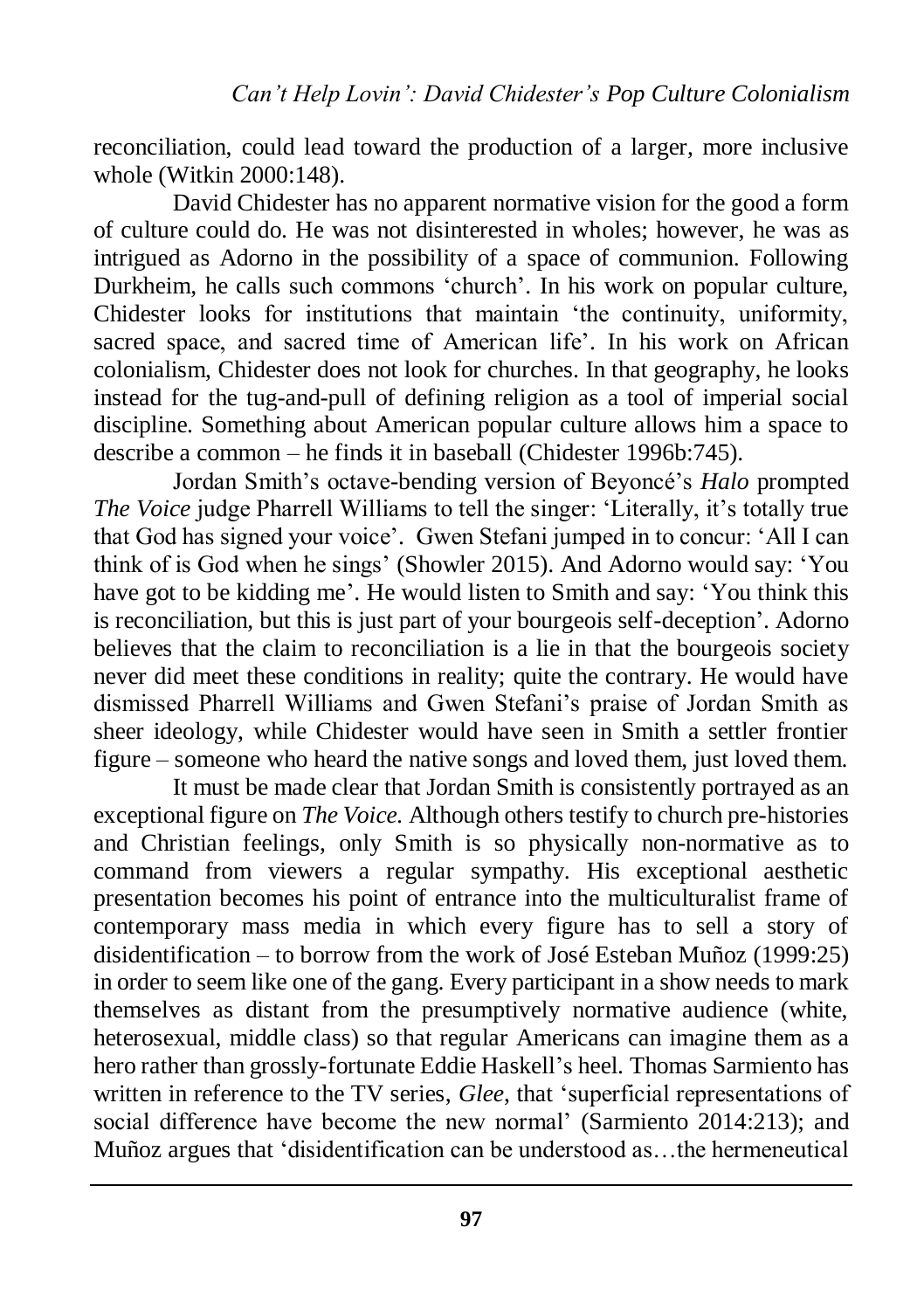performance of decoding mass, high, or any other cultural field from the perspective of a minority subject who is disempowered in such a representational hierarchy' (Muñoz 1999:25). Yet this disidentification with the norms of American society do not diminish its sway. If anything, such a disidentification only lays bare the traces of empire: As every contestant and guest star and public figure needs to distance themselves from a normative middlebrow whiteness, this very whiteness is only affirmed as the dominating structure of our self-interpellation (Sarmiento 2014:229).

# **Concluding cracks**

In this essay I aimed to expose how this realization of the settler compulsion to religion is not only a definitional project of diagnosis, but also an affective feeling that drives us into our contemporary cultural consumptions.

I am wary, of course, that making any single diagnosis of culture only affirms a clarity that Chidester worked hard to undermine with his repeated observation of 'reciprocal exchanges, creative interchanges, and unexpected possibilities' (Chidester 1996a:266). Chidester is not alone in his effort to diffuse any grand theorizing of culture. The great historian of black expressive culture, Lawrence Levine, once wrote that 'popular culture does not present us with a single face or an orderly ideology...one has to look not for an unvarying central message but for patterns of meaning and consciousness across the genres and among different segments of the population' (Levine 1992:1399). Even then, he argues, will we have to deal with the fact that 'whatever patterns we find exist alongside the inconsistencies, tensions, and cacophony of voices that help, far more than any putative unanimity and harmony, to reveal [our] cultural complexity' (Levine 1992:1399). Levine and Chidester sound like interpretive kindred. To be a historian is to know that worries is variable, filled with crevices. Can we retain the historian's sense of multiplicity alongside Adorno's adjudication of bourgeois self-deception?

To be clear, Adorno remains true to that ideal in the face of the impossibility of its realization in the late capitalist society. He loves the music, even though most of it is worth his, or our, hate. Watching Jordan Smith with Chidester and Adorno allows us to ask if this is all the art settler frontiers can afford. Will we always have some things we like and some things we do not,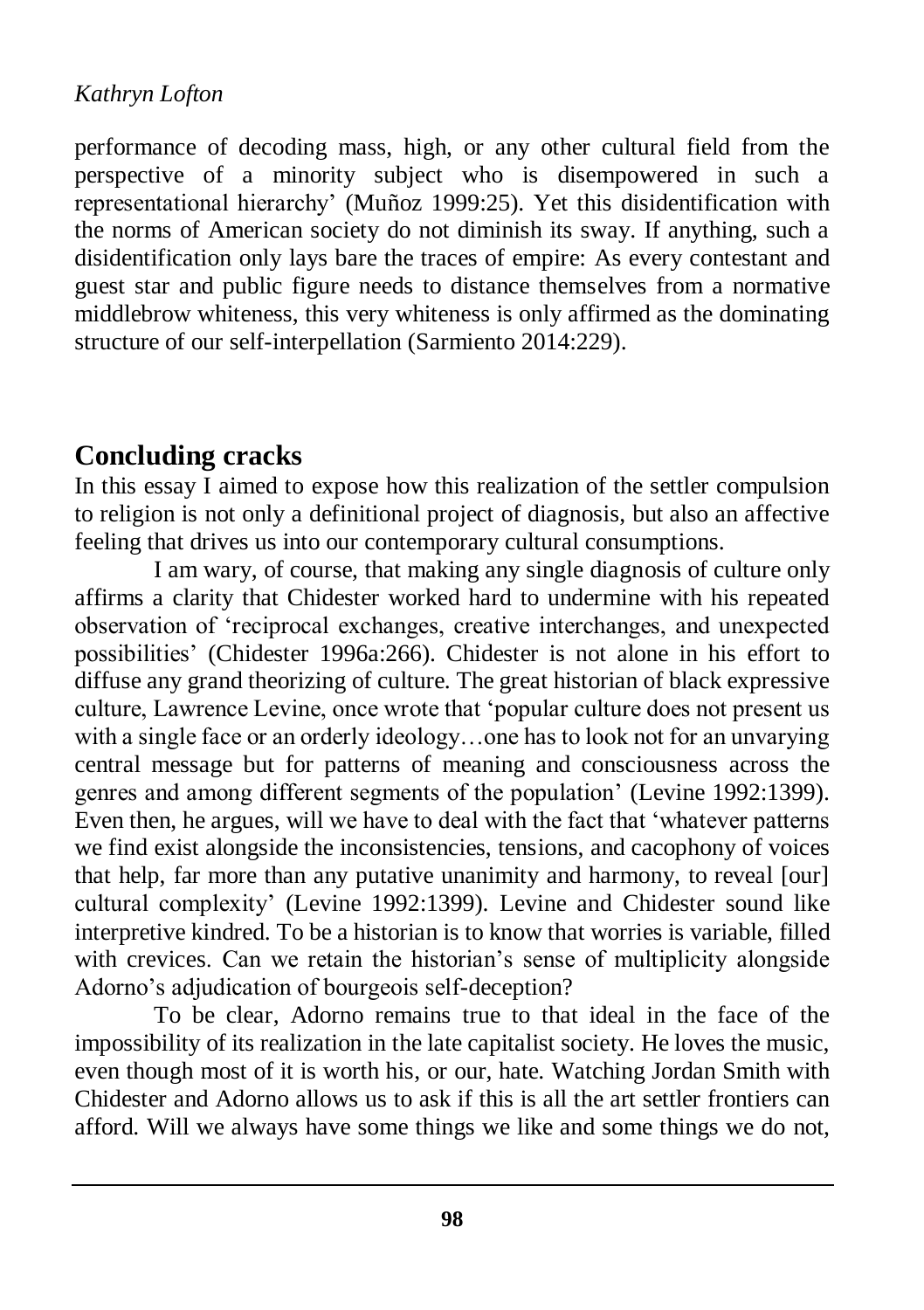and will those always be mapped racially? Will the things we like always be borrowing from blackness and will the things we do not like always be demonstrating its frontier threat? Social media has provided a prime testing field for a longstanding subject of religious studies interest, namely that of mimesis. It is said that one's personality is the average of their five closest friends, but when it comes to Twitter, the people one follows determine how they act. According to researchers at Indiana University, Twitter users tend to tweet in line with the emotions expressed by the people they follow. Therefore, any angry, hateful, or negative Twitter users one follows, make them more likely to tweet similar sentiments. Users who are exposed to a disproportionate number of negative tweets are more likely to post negative messages on the social network, and the effect is even greater with positive tweets, the researchers found, terming the effect 'emotional contagion' (Ferrara & Yang 2015).

This research reiterates what theorists of religion have already explained, namely that people can go crazy in congregations. This is why there is no pure artist (no pure art) that cannot be prone to the slide of emotional contagion. Hip-hop cannot save us any more than the judges on *The Voice* can save their contestants. Each of these forms is just another bid for creation, engagement, exchange, and seeing. Kanye West, like almost everyone in hiphop, is prone to the gender paradigm of his self-promotions and the ignorant pomposity of the monomaniacal artist. Rap can seem to endorse nonhegemonic modes of embodiment, but it also is in service of the hegemonic goals of controlling women and displaying capitalist success (Randolph 2006:200-217). Once again, Stuart Hall gets to the crux of the matter:

> If the global postmodern represents an ambiguous opening to difference and to the margins and makes a certain kind of decentering of the Western narrative a likely possibility, it is matched, from the very heartland of cultural politics, by the backlash: the aggressive resistance to difference; the attempt to restore the canon of Western civilization; the assault, direct and indirect, on multiculturalism; the return to grand narratives of history, language, and literature…[and] black popular culture is not exempt from that dialectic (Hall 1993:107).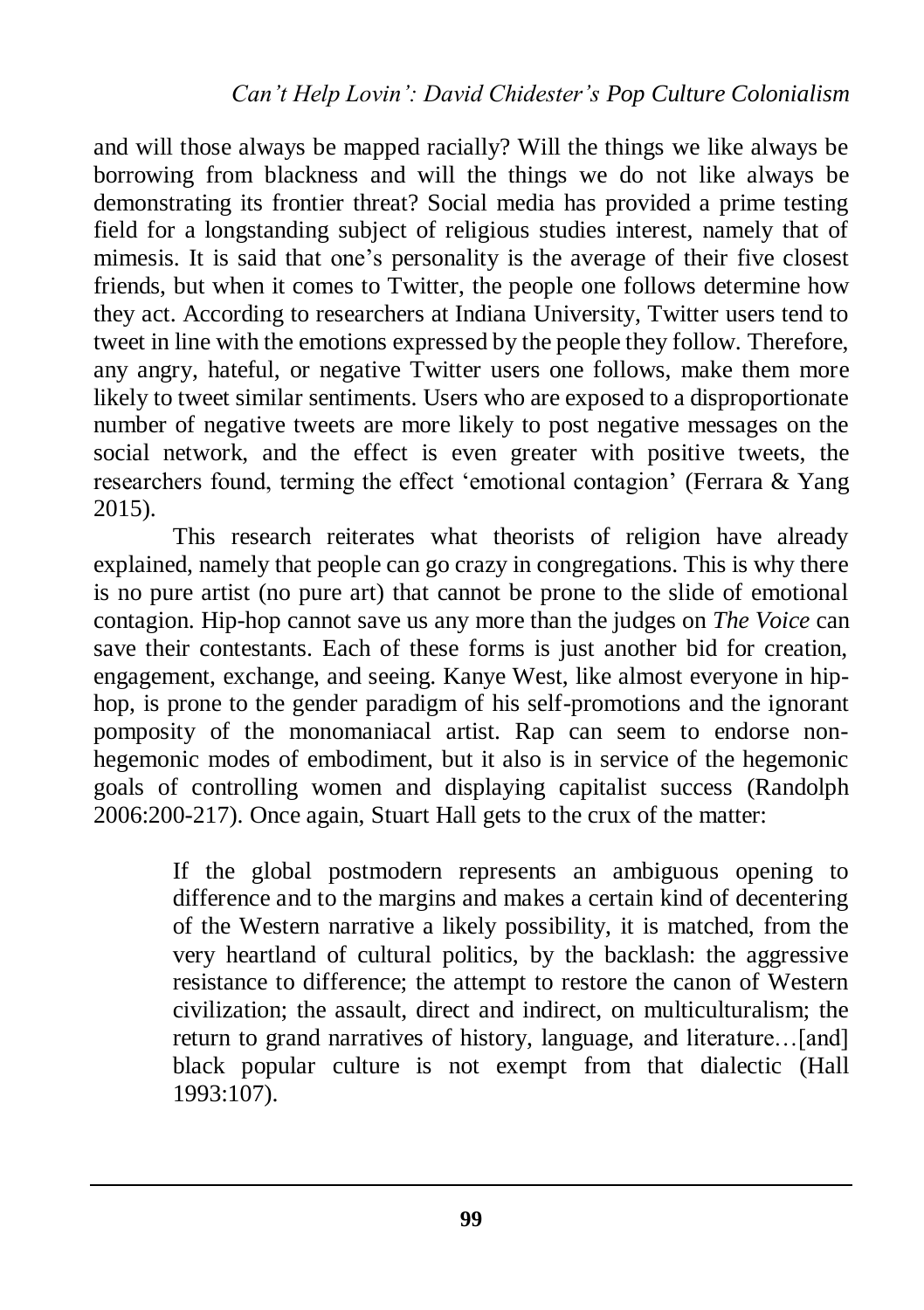Kanye West exemplifies this dialectic: He used the opening pop culture provided to forge new spaces of expression; he also used his bully pulpit to reject people's idea of his assimilation. In 2018, West returned to the public sphere after a brief hiatus, supposedly fueled by a mental health crisis. His reappearance included a new album, simply titled *ye*, and a firestorm of Tweets in which he showed respect for President Donald Trump and claimed that slavery was a choice. Longtime fans of West did not see so much incongruity in these social media moves – not only because West is a provocateur who knows how to sell an album through the adventure of his celebrity; not only because he has a long history of disrupting our comfortable expectations of media forms; not only because he has rapped before about free-thought, slavery, and his general resistance to our liberal pleasure; but also, as Ta-Nehisi Coates states, because West knows his pop culture colonialism:

> There is no separating the laughter from the groans, the drum from the slave ships, the tearing away of clothes, the being borne away, from the cunning need to hide all that made you human. And this is why the gift of black music, of black art, is unlike any other in America, because it is not simply a matter of singular talent, or even of tradition, or lineage, but of something more grand and monstrous. When [Michael] Jackson sang and danced, when West samples or rhymes, they are tapping into a power formed under all the killing, all the beatings, all the rape and plunder that made America. The gift can never wholly belong to a singular artist, free of expectation and scrutiny, because the gift is no more solely theirs than the suffering that produced it (Coates 2018).

There is no pop power without colonial power; there is no colonial power without religion. Chidester's theory for the study of religion is one in which we are not allowed to forget the conjunction of pain and play that defines our entertainments and organizes our churches.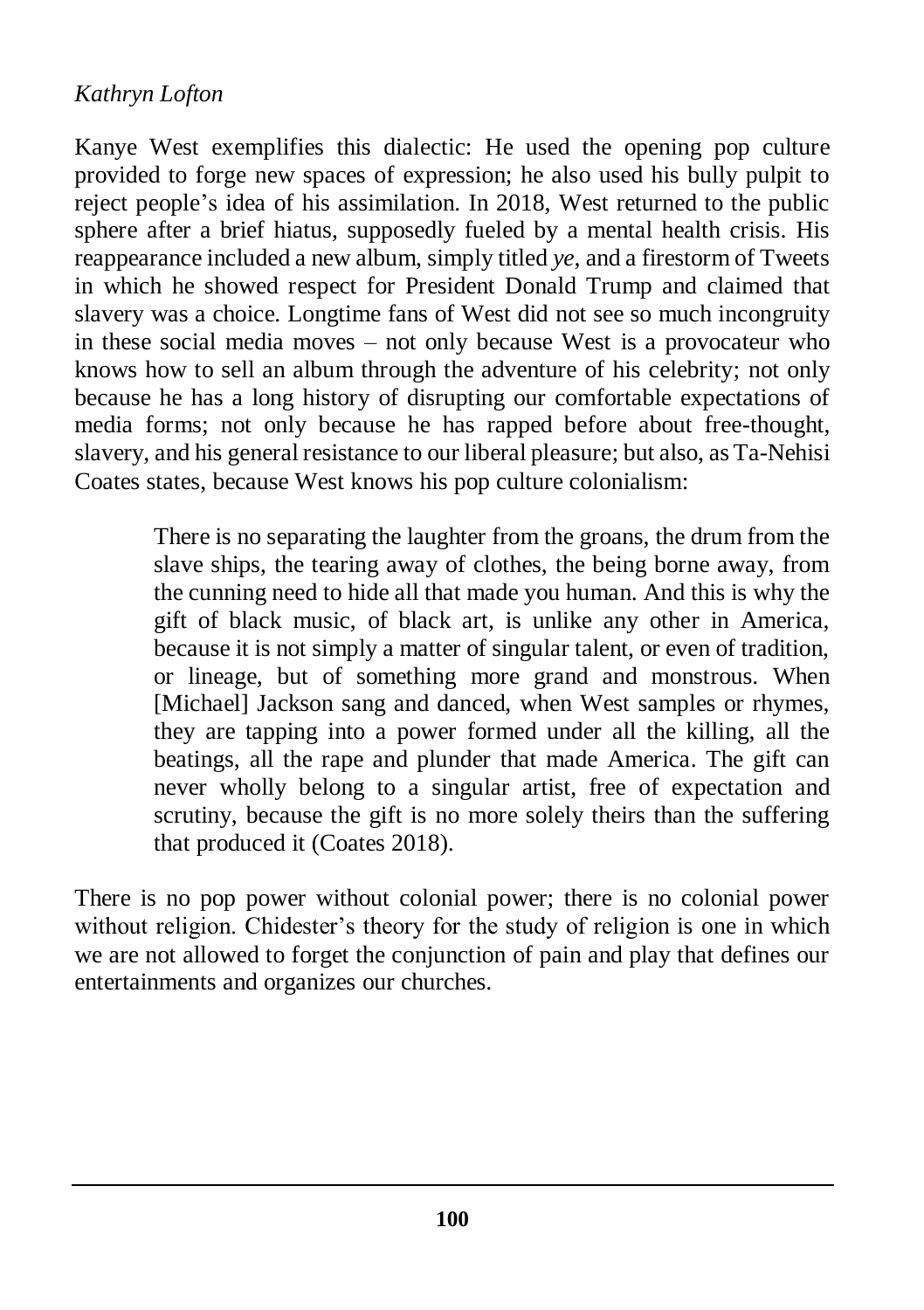### **References**

Agawu, K. 1992. Representing African music. *Critical Inquiry* 18, 2: 245-266.

- Alessandro, R.C. 2013. Kanye West interrompe Taylor Swift no VMA 2009. YouTube. Available from: https://www.youtube.com/watch?v= [RvaakT52RjQ.](https://www.youtube.com/watch?v=%20RvaakT52RjQ) (Accessed on 12 January 2018.)
- Berzock, K.B. & C. Clarke (eds.) 2011. *Representing Africa in American art museums: A century of collecting and display*. Seattle: University of Washington Press.
- Beyoncé. 2009. Single ladies (put a ring on it). YouTube. Available at: [https://www.youtube.com/watch?v=eREH27Zc7NY.](https://www.youtube.com/watch?v=eREH27Zc7NY) (Accessed on 12 January 2018.)
- Borgeson, K. & R. Valeri 2004. Faces of hate. *Journal of Applied Sociology* 6,  $2: 99-111$ .
- Bosworth, D. 2006. Auguries of decadence: American television in the age of empire. *Salmagundi* 152: 126-127; 128.
- Chappell, B. 2010. 'Bush says Kanye West's attack was low point of his presidency; West agrees'. *NPR*, 3 November 2010. Available at: [https://www.npr.org/sections/thetwo-way/2010/11/03/131052717/](https://www.npr.org/sections/thetwo-way/2010/11/03/131052717/%20bush-says-kanye-west-s-attack-was-low-point-of-his-presidency)  [bush-says-kanye-west-s-attack-was-low-point-of-his-presidency.](https://www.npr.org/sections/thetwo-way/2010/11/03/131052717/%20bush-says-kanye-west-s-attack-was-low-point-of-his-presidency) (Accessed on 12 January 2018.)
- Chidester, D. 1996a. *Savage systems: Colonialism and comparative religion in Southern Africa*. Charlottesville: University Press of Virginia.
- Chidester, D. 1996b. The church of baseball, the fetish of Coca-Cola, and the potlatch of Rock 'n' Roll: Theoretical models for the study of religion in American popular culture. *Journal of the American Academy of Religion* 64, 4: 743-765.
- Chidester, D. 2005. *Authentic fakes: Religion and American popular culture*. Berkeley: University of California Press.
- Chidester, D. 2012. *Wild religion: Tracking the sacred in South Africa*. Berkeley, Los Angeles: University of California Press.
- Chidester, D. 2014. *Empire of religion: Imperialism and comparative religion*. Berkeley: University of Chicago Press.
- Chidester, D. 2018a. World religions in the world. *Journal for the Study of Religion* 31, 1: 41-53.
- Chidester, D. 2018b. *Religion: Material dynamics*. Oakland: University of California Press.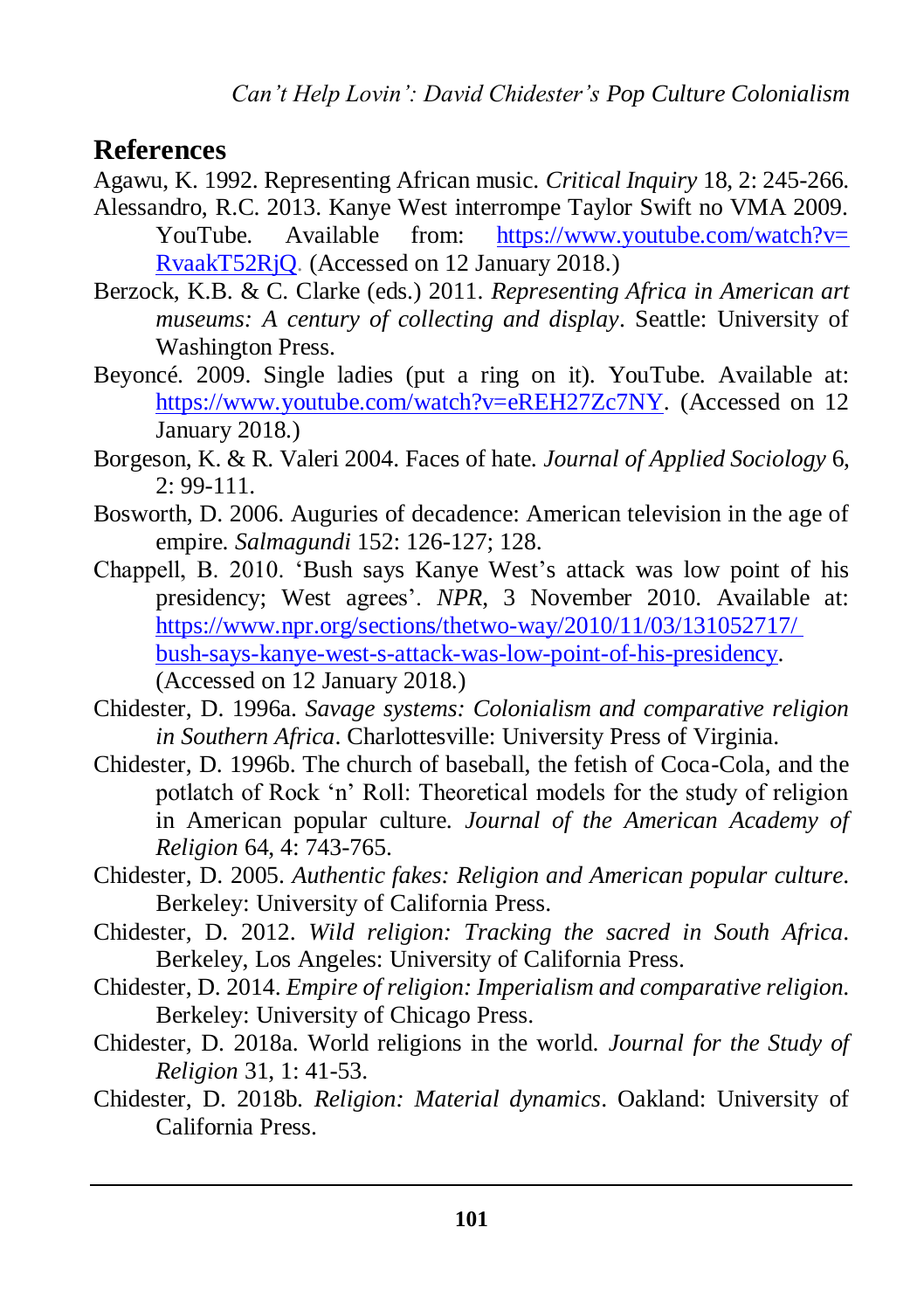Coates, T. 2018. 'I'm not black, I'm Kanye'. *[The Atlantic](https://www.theatlantic.com/entertainment/archive/2018/05/im-not-black-im-kanye/559763/?utm_source=atltw)*, 7 May 2018. Available at: [https://www.theatlantic.com/entertainment/archive/2018](https://www.theatlantic.com/entertainment/archive/2018%20/05/im-not-black-im-kanye/559763/)  [/05/im-not-black-im-kanye/559763/.](https://www.theatlantic.com/entertainment/archive/2018%20/05/im-not-black-im-kanye/559763/) (Accessed on 12 January 2018.)

Cottom, D. 2002. To love to hate. *Representations* 80, 1: 119-138.

- Dyer, R. 1997. *White*. New York: Routledge.
- Earle, T.F. & K.J.P. Lowe (eds.) 2010. *Black Africans in renaissance Europe*. Cambridge: Cambridge University Press.
- Fanon, F. 1963. *Wretched of the earth*. New York: Grove Press.
- Ferrara, E. & Z. Yang 2015. Measuring emotional contagion in social media. *PLOS ONE* 10, 11. Article ID e0142390.
- Grow, K. 2014. Mike Myers supports Kanye West's Katrina statement, years later. *Rolling Stone*, 22 May 2014. Available at: [https://www.rolling](https://www.rolling-stone.com/culture/culture-news/mike-myers-supports-kanye-wests-katrina-statement-years-later-81099/)[stone.com/culture/culture-news/mike-myers-supports-kanye-wests](https://www.rolling-stone.com/culture/culture-news/mike-myers-supports-kanye-wests-katrina-statement-years-later-81099/)[katrina-statement-years-later-81099/.](https://www.rolling-stone.com/culture/culture-news/mike-myers-supports-kanye-wests-katrina-statement-years-later-81099/) (Accessed on 12 January 2018.)
- Hall, S. 1993. What is this 'black' in black popular culture? *Social Justice* 20, 1/2: 104-114.
- Haskell, D.M., K. Paradis & S. Burgoyne 2008. Defending the faith: Easter sermon reaction to pop culture discourses. *Review of Religious Research* 50, 2: 139-156.
- Hechter, M. 1975. *Internal colonialism*. Berkeley: University of California Press.
- Jacobs, J.B. & K.A. Potter 1997. Hate crimes: A critical perspective. *Crimes and Justice* 22, 1-50.
- Kreps, D. 2009. Kanye West storms the VMAs stage during Taylor Swift's speech. *[Rolling Stone](https://www.rollingstone.com/music/music-country/kanye-west-storms-the-vmas-stage-during-taylor-swifts-speech-83468/)*, 14 September 2009. Available at: [https://www.rollingstone.com/music/music-country/kanye-west](https://www.rollingstone.com/music/music-country/kanye-west-storms-the-vmas-stage-during-taylor-swifts-speech-83468/)[storms-the-vmas-stage-during-taylor-swifts-speech-83468/.](https://www.rollingstone.com/music/music-country/kanye-west-storms-the-vmas-stage-during-taylor-swifts-speech-83468/) (Accessed on 12 January 2018.)
- Langman, L. 1998. I hate, therefore I am. *Social Thought & Research* 21, 1/2: 151-183.
- Levine, L. 1992. The folklore of industrial society: Popular culture and its audiences. *American Historical Review* 97, 5: 1369-1399.
- Martinez, T.A. 1997. Popular culture as oppositional culture: Rap as resistance. *Sociological Perspectives* 40, 2: 265-286.
- Muñoz, J.E. 1999. *Disidentifications: Queers of color and the performance of politics*. Minneapolis: University of Minnesota Press.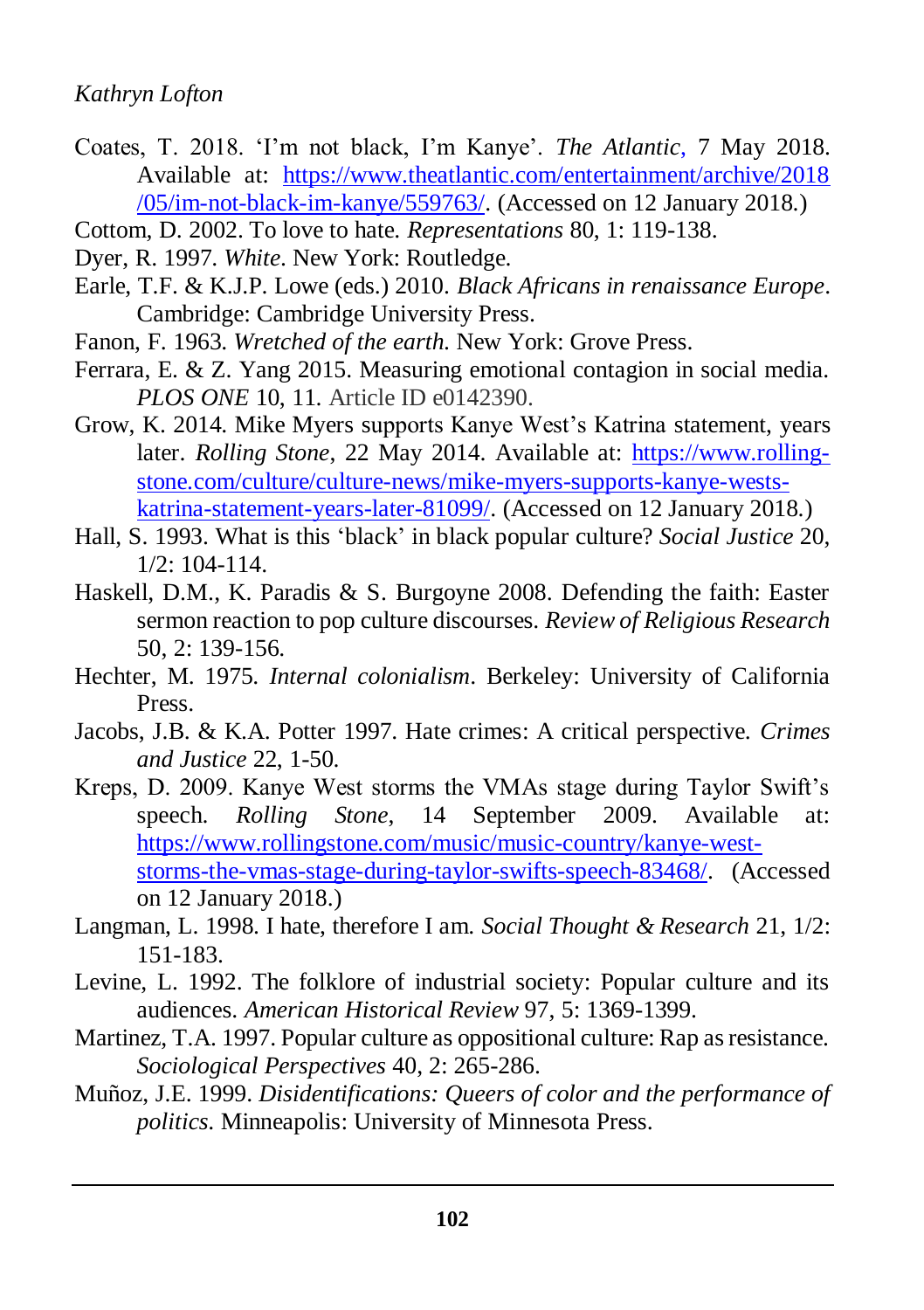- Nowatzki. R. 2010. *Representing African Americans in transatlantic abolitionism and blackface minstrelsy*. Baton Rouge: LSU Press.
- Nussbaum, E. 2012. Hate-watching 'Smash'. *The New Yorker*, 27 April 2012. Available at: [https://www.newyorker.com/culture/culture-desk/hate](https://www.newyorker.com/culture/culture-desk/hate-watching-smash)[watching-smash.](https://www.newyorker.com/culture/culture-desk/hate-watching-smash) (Accessed on 12 January 2018.)
- Racy, A.J. 2016. Domesticating otherness: The snake charmer in American popular culture. *Ethnomusicology* 60, 2: 197-232.
- Randolph, A. 2006. 'Don't hate me because I'm beautiful': Black masculinity and alternative embodiment in Rap music. *Race, Gender & Class* 13, 3- 4: 200-217.
- Samuels, D. 2012. American Mozart. *[The Atlantic](https://www.theatlantic.com/magazine/archive/2012/05/american-mozart/308931/)*, May 2012. Available at: [https://www.theatlantic.com/magazine/archive/2012/05/american](https://www.theatlantic.com/magazine/archive/2012/05/american-mozart/308931/)[mozart/308931/.](https://www.theatlantic.com/magazine/archive/2012/05/american-mozart/308931/) (Accessed on 12 January 2018.)
- Sarmiento, T.X. 2014. The empire sings back: Glee's 'queer' materialization of Filipina/o America. *MELUS* 39, 2: 211-234.
- Sartre, J.-P. 1944. *Anti-Semite and Jew*. New York: Schocken Books.
- Showler, S. 2015. *The Voice* from above. *Slate*, 14 December 2015. Available at: [https://slate.com/culture/2015/12/god-religion-and-jordan-smith-on](https://slate.com/culture/2015/12/god-religion-and-jordan-smith-on-the-voice.html)[the-voice.html.](https://slate.com/culture/2015/12/god-religion-and-jordan-smith-on-the-voice.html) (Accessed on 12 January 2018.)
- Stanko, E., V. Kielinger, S. Paterson, L. Richards, D. Crisp & L. Marsland 2003. Grounded crime prevention: Responding to and understanding hate crime. In Kury, H. & J. Obergfell-Fuchs (eds.): *Crime prevention: New approaches*. Mainz: Weisser Ring.
- Swift, T. 2009. You belong with me. YouTube. Available at: [https://www.youtube.com/watch?v=VuNIsY6JdUw.](https://www.youtube.com/watch?v=VuNIsY6JdUw) (Accessed on 12 January 2018.)
- The Voice 2015. Jordan Smith Chandelier, Full Blind Audition. YouTube. Available at: [https://www.youtube.com/watch?v=qMK4NsiNmYc.](https://www.youtube.com/watch?v=qMK4NsiNmYc) (Accessed on 12 January 2018.)
- Tsay, C.-J. 2013. Sight over sound in the judgment of music performance. *Proceedings of the National Academy of Sciences of the United States of America* 110, 36: 14580-14585.
- West, K. 2006. Bush doesn't care about black people. YouTube. Available at: [https://www.youtube.com/watch?v=zIUzLpO1kxI.](https://www.youtube.com/watch?v=zIUzLpO1kxI) (Accessed on 12 January 2018.)
- Witkin, R.W. 2000. Why did Adorno 'hate' Jazz? *Sociological Theory* 18, 1: 145-170.